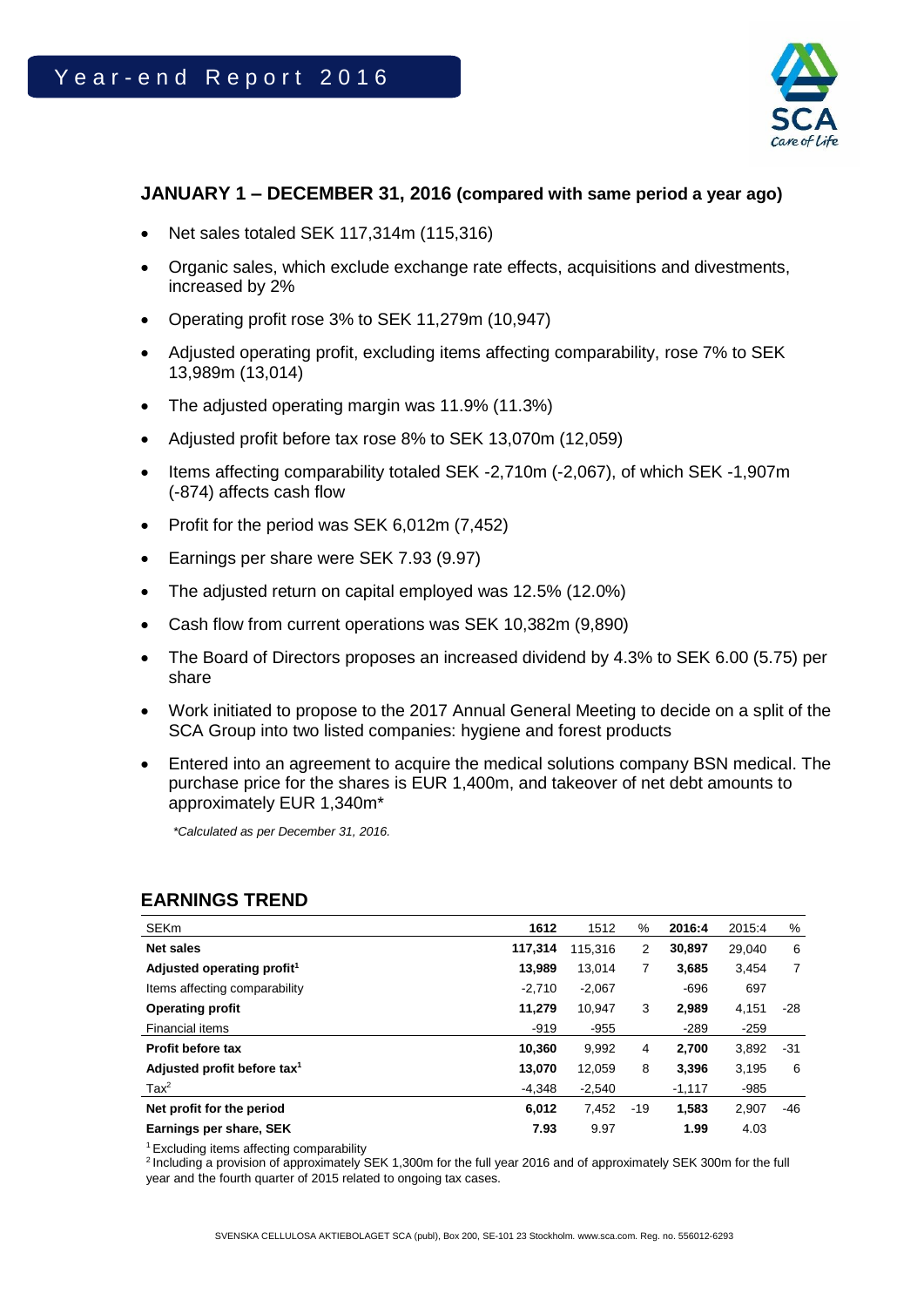### **CEO'S COMMENTS**

Organic sales for the full year 2016 increased by 2% and were affected by a somewhat challenging market situation for hygiene products and capacity reductions. Adjusted operating profit, excluding currency translation effects, acquisitions and divestments, increased by 8%, and the adjusted operating margin increased by 0.6 percentage points to 11.9%. The adjusted return on capital employed increased by 0.5 percentage points to 12.5%.

The Board of Directors proposes an increase in the dividend by 4.3% to SEK 6.00 per share.

In 2016 we initiated work to propose to the 2017 Annual General Meeting to decide on a split of the SCA Group into two listed companies: hygiene and forest products. During the year we have enhanced our strategy and vision. The acquisition of Wausau Paper, a leading North American Away-from-Home tissue company, was completed, and the company is being successfully integrated. We strengthened our collaboration with Vinda on building a leading Asian hygiene business. In addition, we entered into an agreement to acquire the medical solutions company BSN medical. The purchase price for the shares was EUR 1,400m, and takeover of net debt amounts to approximately EUR 1,340m\*. The acquisition of BSN medical is an excellent strategic fit for SCA and supports our vision. BSN medical has leading market positions in several attractive medical product categories and provides a new growth platform with future industry consolidation opportunities. BSN medical shares similar positive market characteristics, customers and sales channels with our incontinence business, with the globally leading TENA brand, providing opportunities for accelerated growth through cross-selling. The transaction is subject to customary regulatory approvals and is expected to close during the second quarter of 2017.

We have further developed our customer and consumer offerings, and launched 23 innovations during the year. Innovations were launched in consumer tissue under the Lotus, Plenty, Regio, Tempo and Zewa brands, among others; in feminine care under the Bodyform, Libresse and Nosotras brands, among others; in baby diapers under the Drypers and Libero brands; and in AfH tissue and incontinence products under the two globally leading brands Tork and TENA, respectively. We continued to increase the efficiency of the value chain and address underperforming market positions. During the year we decided to implement restructuring measures in our tissue operations in France and Spain. These measures are aligned with the strategy to improve production efficiency in order to drive cost and capital efficiency and further increase value creation in the Tissue business area. We decided to discontinue our baby diaper business in Mexico and our hygiene business in India. After four years in the Indian market, we do not believe that profitability can be achieved within a reasonable time frame. We are prioritizing growth in selected emerging markets such as China, Southeast Asia, Latin America, Eastern Europe and Russia, where we already have strong market positions. During the year our hygiene business in Southeast Asia, Taiwan and South Korea were integrated with Vinda, in which we are the majority shareholder.

Consolidated net sales for the fourth quarter of 2016 increased by 6% compared with the same period a year ago. Organic sales increased by 2%. In emerging markets, which accounted for 33% of net sales, organic sales increased by 7%, while in mature markets they were level with the same period a year ago. For Personal Care, organic sales decreased by 1%. Growth was negatively affected by the baby diaper operations, where organic sales decreased by 4%, mainly related to lower sales in Russia, Mexico, the Middle East and Africa as a result of increased competition and the decision to close the baby diaper business in Mexico, among other things. For incontinence products, organic sales were level with the same period a year ago. In Europe, the retail sector showed continued high growth, while lower sales to the health care sector had a negative effect on growth. For Tissue, organic sales increased by 4%. Growth was positively affected by emerging markets, where organic sales increased by 11%. For Forest Products, organic sales increased by 4%, mainly owing to higher volumes of solid-wood products and pulp.

The Group's adjusted operating profit for the fourth quarter of 2016, excluding currency translation effects, acquisitions and divestments, rose 5% compared with the same period a year ago. The increase is mainly related to a better price/mix, higher volumes, cost savings and lower raw material costs. Investments were made in increased marketing activities. The British pound and Mexican peso have weakened against a number of trading currencies, which had a negative earnings effect. The Group's adjusted operating margin was level with the preceding year at 11.9%. Operating cash flow increased by 6%. The adjusted return on capital employed decreased by 0.3 percentage points to 12.8%.



*\*Calculated as per December 31, 2016.*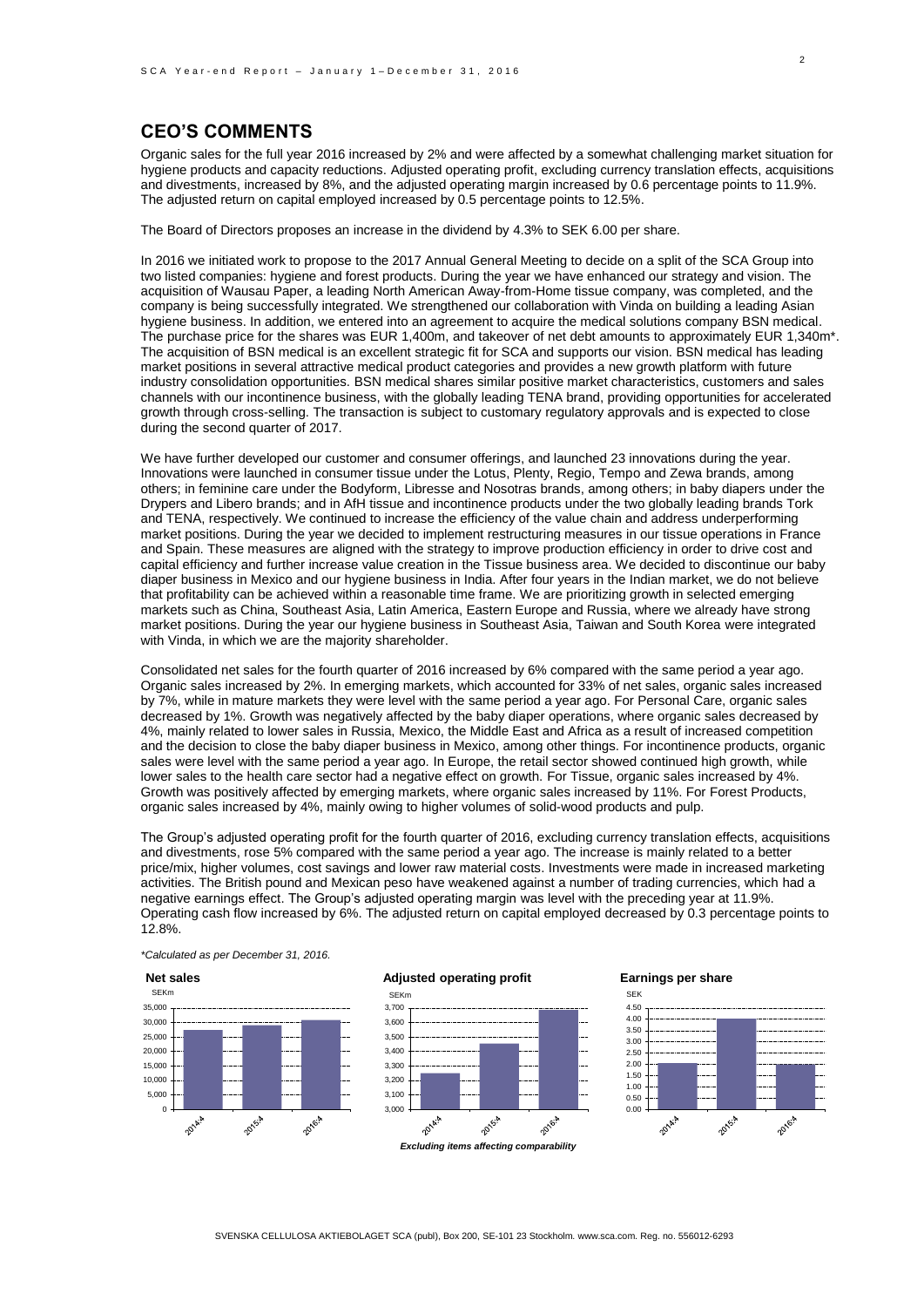## **ADJUSTED EARNINGS TREND FOR THE GROUP**

| <b>SEKm</b>                                             | 1612      | 1512      | %    | 2016:4    | 2015:4    | % |
|---------------------------------------------------------|-----------|-----------|------|-----------|-----------|---|
| Net sales                                               | 117,314   | 115,316   | 2    | 30,897    | 29,040    | 6 |
| Adjusted cost of goods sold <sup>1</sup>                | $-85,721$ | $-85,476$ |      | $-22,525$ | $-21,372$ |   |
| Adjusted gross profit <sup>1</sup>                      | 31,593    | 29,840    | 6    | 8,372     | 7,668     | 9 |
| Adjusted sales, general and administration <sup>1</sup> | $-17,604$ | $-16,826$ |      | $-4,687$  | $-4,214$  |   |
| Adjusted operating profit <sup>1</sup>                  | 13,989    | 13,014    | 7    | 3,685     | 3,454     | 7 |
| Financial items                                         | $-919$    | $-955$    |      | $-289$    | $-259$    |   |
| Adjusted profit before tax <sup>1</sup>                 | 13,070    | 12,059    | 8    | 3,396     | 3,195     | 6 |
| Adjusted tax <sup>1, 2</sup>                            | $-4,775$  | $-3,306$  |      | $-1,193$  | $-1,046$  |   |
| Adjusted net profit for the period <sup>1</sup>         | 8,295     | 8,753     | $-5$ | 2,203     | 2,149     | 3 |
| Earnings per share, SEK owners of the parent company    |           |           |      |           |           |   |
| - after dilution effects                                | 7.93      | 9.97      |      | 1.99      | 4.03      |   |
| Adjusted Margins (%)                                    |           |           |      |           |           |   |
| Gross margin <sup>1</sup>                               | 26.9      | 25.9      |      | 27.1      | 26.4      |   |
| Operating margin <sup>1</sup>                           | 11.9      | 11.3      |      | 11.9      | 11.9      |   |
| Financial net margin                                    | $-0.8$    | $-0.8$    |      | $-0.9$    | $-0.9$    |   |
| Profit margin <sup>1</sup>                              | 11.1      | 10.5      |      | 11.0      | 11.0      |   |
| Tax <sup>1, 2</sup>                                     | $-4.1$    | $-2.9$    |      | $-3.9$    | $-3.6$    |   |
| Net margin <sup>1</sup>                                 | 7.0       | 7.6       |      | 7.1       | 7.4       |   |

 $1$  Excluding items affecting comparability; for amounts see page 14.

<sup>2</sup> Including a provision of approximately SEK 1,300m for the full year 2016 and of approximately SEK 300m for the

full year and the fourth quarter of 2015 related to ongoing tax cases.

## **ADJUSTED OPERATING PROFIT PER BUSINESS AREA**

| <b>SEKm</b>            | 1612   | 1512   | %     | 2016:4 | 2015:4 | %     |
|------------------------|--------|--------|-------|--------|--------|-------|
| Personal Care          | 4,255  | 3,990  |       | 1.143  | 1.086  | 5     |
| Tissue                 | 8,155  | 7.217  | 13    | 2,215  | 1,943  | 14    |
| <b>Forest Products</b> | 2,211  | 2,605  | $-15$ | 552    | 612    | $-10$ |
| Other                  | $-632$ | $-798$ |       | $-225$ | -187   |       |
| Total <sup>1</sup>     | 13,989 | 13,014 |       | 3,685  | 3,454  |       |

<sup>1</sup>Excluding items affecting comparability; for amounts see page 14.

## **OPERATING CASH FLOW PER BUSINESS AREA**

| <b>SEKm</b>            | 1612   | 1512     | %   | 2016:4 | 2015:4 | %  |
|------------------------|--------|----------|-----|--------|--------|----|
| Personal Care          | 4,723  | 3,792    | 25  | 1.143  | 1,061  | 8  |
| Tissue                 | 9,334  | 7,667    | 22  | 2,586  | 2,102  | 23 |
| <b>Forest Products</b> | 1.884  | 2,501    | -25 | 645    | 689    | -6 |
| Other                  | $-993$ | $-1.039$ |     | $-432$ | $-121$ |    |
| Total                  | 14,948 | 12.921   | 16  | 3,942  | 3.731  | 6  |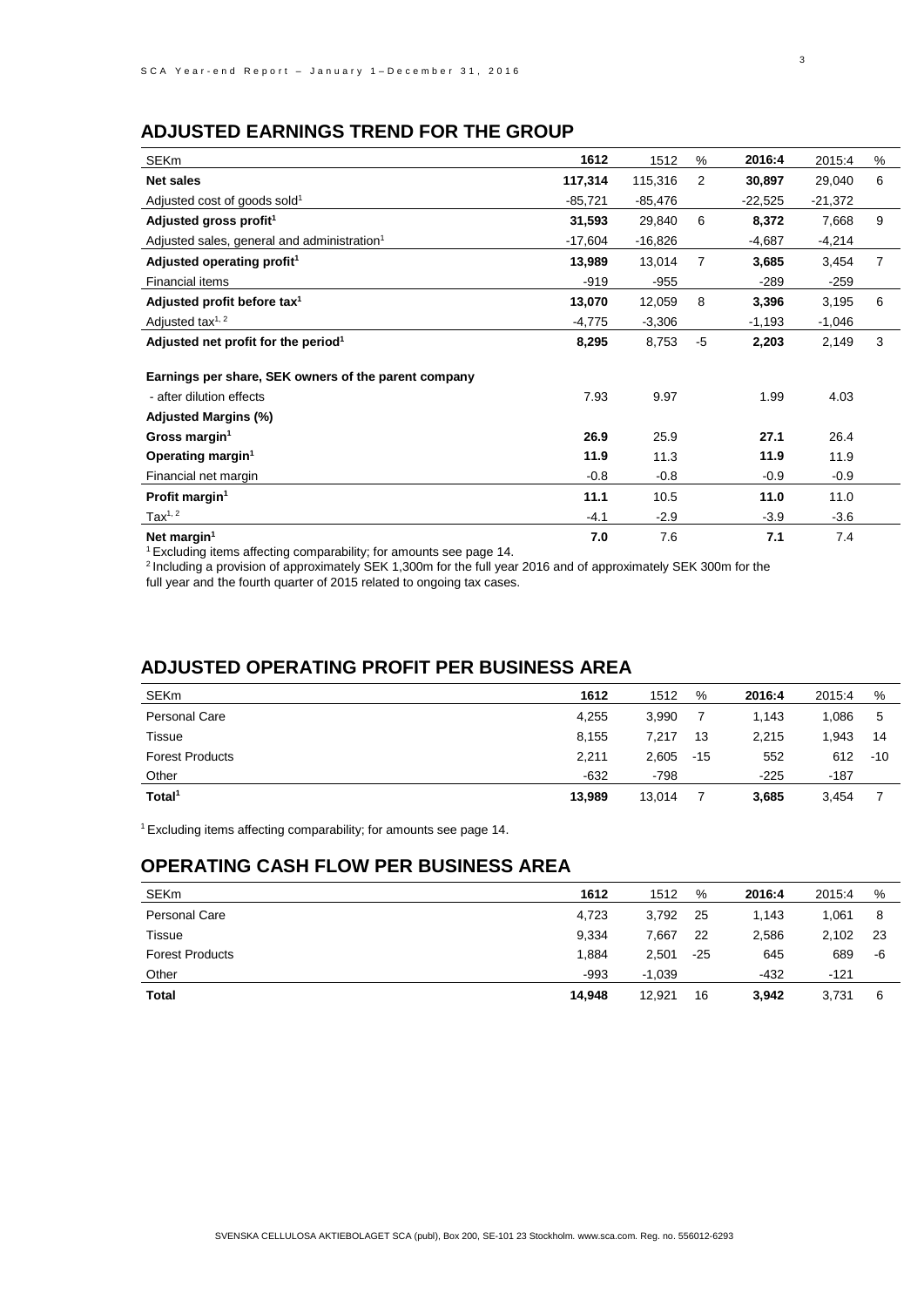## **GROUP**

### **MARKET/EXTERNAL ENVIRONMENT**

**January–December 2016 compared with corresponding period a year ago** The global market for hygiene products was somewhat challenging in 2016.

The British pound and Mexican peso have weakened considerably against a number of trading currencies, which has led to higher costs for imports of raw materials and finished products.

The European and North American markets for incontinence products in the health care sector showed higher demand, but with continued price pressure as a result of fierce competition. The European and North American retail markets for incontinence products showed high growth. Emerging markets showed higher demand for incontinence products. The global market for incontinence products was characterized by continued high competition. In Europe, demand for baby diapers and feminine care products was stable. In emerging markets, demand increased for baby diapers and feminine care products. The global market for baby diapers and several markets for feminine care products were characterized by increased competition and campaign activity.

The European market for consumer tissue showed low growth and increased competition. The European and North American markets for AfH tissue showed low growth. Growth was slightly higher in Europe than in North America. The Chinese tissue market showed higher demand.

Demand for kraftliner and solid-wood products in Europe increased in 2016. Demand in Europe for publication papers continued to decrease during the year.

### **NET SALES AND EARNINGS**

**January–December 2016 compared with corresponding period a year ago** Net sales increased by 2% compared with the same period a year ago, to SEK 117,314m (115,316). Organic sales, which exclude exchange rate effects, acquisitions and divestments, increased by 2%, of which volume accounted for 1% and price/mix for 1%. Organic sales were level in mature markets compared with the same period a year ago and increased by 7% in emerging markets. Emerging markets accounted for 32% of net sales. Exchange rate effects decreased net sales by 3%. The acquisition of Wausau Paper Corp. increased net sales by 3%.

Adjusted operating profit rose 7% (8% excluding currency translation effects, acquisitions and divestments) to SEK 13,989m (13,014). Higher volumes, a better price/mix, cost savings, lower raw material and energy costs, and acquisition contributed to the earnings growth. In Personal Care and Tissue, selling costs were higher, and investments were made in increased marketing activities. The British pound and Mexican peso have weakened against a number of trading currencies, which had a negative earnings effect. Adjusted operating profit for Personal Care rose 7% (10% excluding currency translation effects and divestments). Adjusted operating profit for Tissue rose 13% (12% excluding currency translation effects and acquisitions). For Forest Products, adjusted operating profit decreased by 15%.

Items affecting comparability amounted to SEK -2,710m (-2,067) and include costs of approximately SEK -1,090m mainly for ongoing antitrust cases in Chile, Colombia, Poland, Spain and Hungary. They also include restructuring costs of approximately SEK -805m mainly related to the closures of the tissue plants in Sant Joan de Mediona, Spain, and Saint-Cyr-en-Val, France, and restructuring measures at the Hondouville and Saint-Etienne-du-Rouvray production plants in France. Items affecting comparability also include costs of approximately SEK -175m for the closure of the baby diaper business in Mexico, costs of approximately SEK -375m for the discontinuation of the hygiene business in India, integration costs related to the acquisition of Wausau Paper Corp., and inventory valuation in connection with the acquisition balance, together totaling approximately SEK -215m. They also include transaction costs of SEK -145m for BSN medical and other costs of approximately SEK -90m. Also included a capital gain of approximately SEK 200m attributable to the divestment of SCA's

**Net sales** SEKm 32,000<br>30,000<br>29,000<br>28,000<br>27,000<br>26,000<br>25,000<br>24,000<br>23,000<br>22,000 יטט,.<br>≀∩∩ו 20,000 20162 2015.4 2016:1 2016.3 2016.4

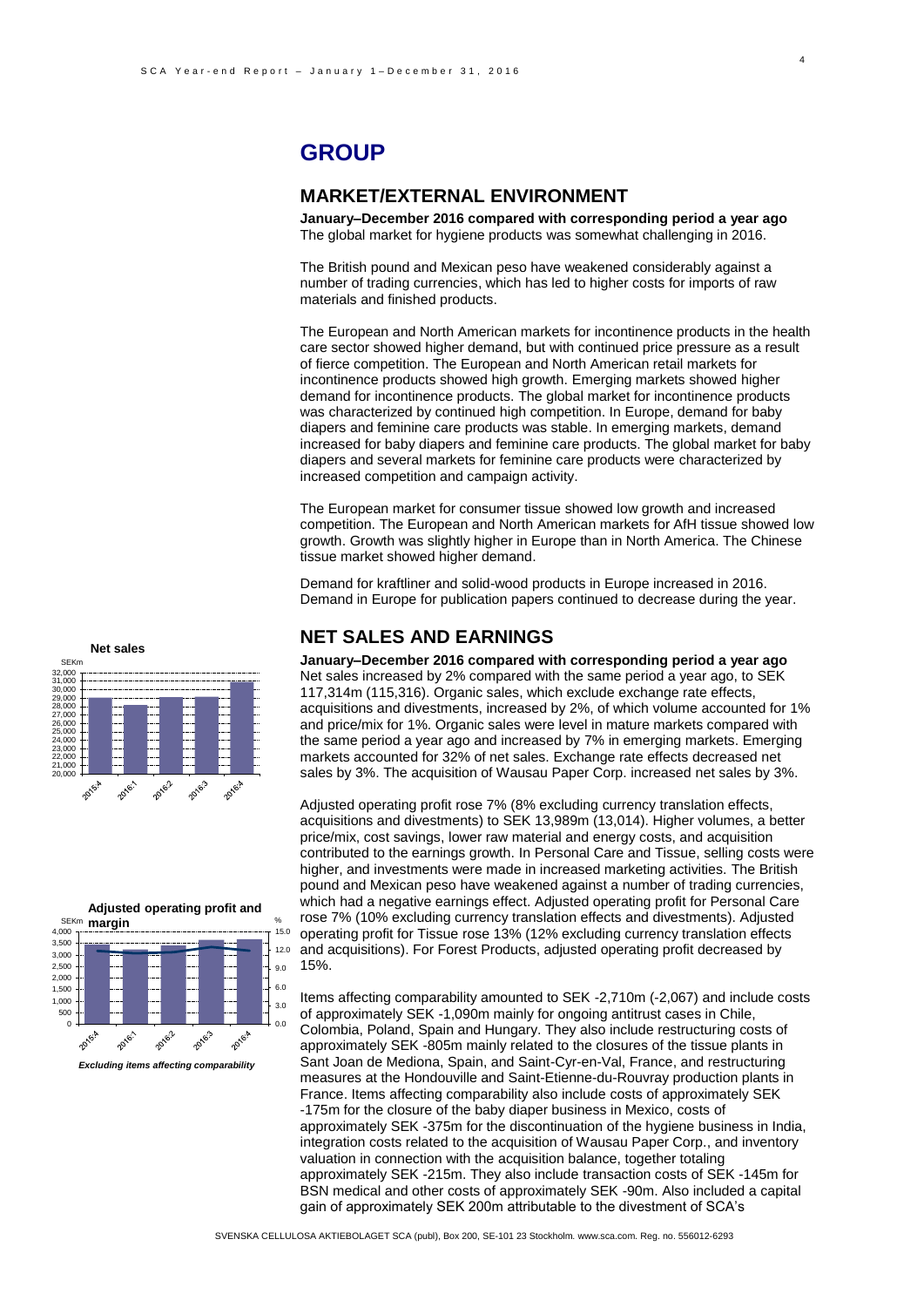**Adjusted profit before tax** SEKm4,000 4,500 3,500 3,000 2,500 2,000 1,500 1,000 .<br>500  $\overline{0}$ 2016.3 2016.2 **2016** 2015.4 2016.1 *Excluding items affecting comparability*

**Change in net sales (%)** 

|                    | 1612 vs<br>1512 | 2016:4 vs.<br>2015:4 |
|--------------------|-----------------|----------------------|
| Total              | 2               | 6                    |
| Price/mix          | 1               | 0                    |
| Volume             | 1               | 2                    |
| Currency           | -3              | 1                    |
| Acquisitions       | 3               | 3                    |
| <b>Divestments</b> |                 | ი                    |

#### **Change in** adjusted **operating profit (%)**

|               | 1612 vs.<br>1512 | 2016:4 vs.<br>2015:4 |
|---------------|------------------|----------------------|
| <b>Total</b>  |                  |                      |
| Price/mix     | 4                | 4                    |
| Volume        | 7                | 4                    |
| Raw materials | 3                | 5                    |
| Energy        | 2                | -1                   |
| Currency      | -3               | O                    |
| Other         | -6               | 5                    |

#### shareholding in IL Recycling.

Financial items decreased to SEK -919m (-955). Lower interest payments and positive currency translation effects had a positive effect on financial items.

Adjusted profit before tax rose 8% (9% excluding currency translation effects, acquisitions and divestments) to SEK 13,070m (12,059). The tax expense, excluding effects of items affecting comparability, was SEK 4,775m (3,306), including a provision of approximately SEK 1,300m (300) related to ongoing tax cases.

Adjusted profit for the period decreased by 5% (4% excluding currency translation effects, acquisition and divestment) to SEK 8,295m (8,753). Profit for the period decreased by 19% (18% excluding currency translation effects, acquisitions and divestments) to SEK 6,012m (7,452). Earnings per share, including items affecting comparability, were SEK 7.93 (9.97).

The adjusted return on capital employed was 12.5% (12.0%).

The value of biological assets was approximately SEK 30.1bn at the start of the year and approximately SEK 30.8bn at year-end. In the 2016 valuation, the assumptions for future prices and costs as well as for the discount rate (WACC) have been adjusted. The discount rate has been lowered from 6.25% to 5.25% to adapt it to the lower level of interest rates in Sweden. The lower discount rate has resulted in an increase in value by approximately SEK 7.1bn. The assumptions for prices and costs have been changed from 10 to 5 years' historical outcome. In the 2016 valuation, an average wood prices of SEK 432 (467)  $m^3$ sub has been used. The changed assumptions have resulted in a decrease in value by approximately SEK 6.7bn. Other changes amounted to approximately SEK 0.3bn. See page 26 for further information.

#### **Fourth quarter 2016 compared with fourth quarter 2015**

Net sales increased by 6% to SEK 30,897m (29,040). Organic sales, which exclude exchange rate effects, acquisitions and divestments, increased by 2%, of which volume accounted for 2% and price/mix for 0%. Organic sales were level in mature markets compared with the same period a year ago and increased by 7% in emerging markets. Emerging markets accounted for 33% of net sales. Exchange rate effects increased net sales by 1%, and the acquisition of Wausau Paper Corp. increased net sales by 3%.

Adjusted operating profit rose 7% (5% excluding currency translation effects, acquisitions and divestments) to SEK 3,685m (3,454). Higher volumes, a better price/mix, cost savings, lower raw material costs and acquisition contributed to the earnings growth. Investments were made in increased marketing activities. The British pound and Mexican peso have weakened against several trading currencies, which had a negative earnings effect.

Adjusted profit before tax rose 6% (5% excluding currency translation effects, acquisitions and divestments) to SEK 3,396m (3,195). The tax expense, excluding effects of items affecting comparability, was SEK 1,193m (1,046).

Adjusted profit for the period rose 3% (2% excluding currency translation effects, acquisitions and divestments) to SEK 2,203m (2,149). Profit for the period decreased by 46% (47% excluding currency translation effects, acquisitions and divestments) to SEK 1,583m (2,907). Earnings per share, including items affecting comparability, were SEK 1.99 (4.03).

The adjusted return on capital employed was 12.8% (13.1%).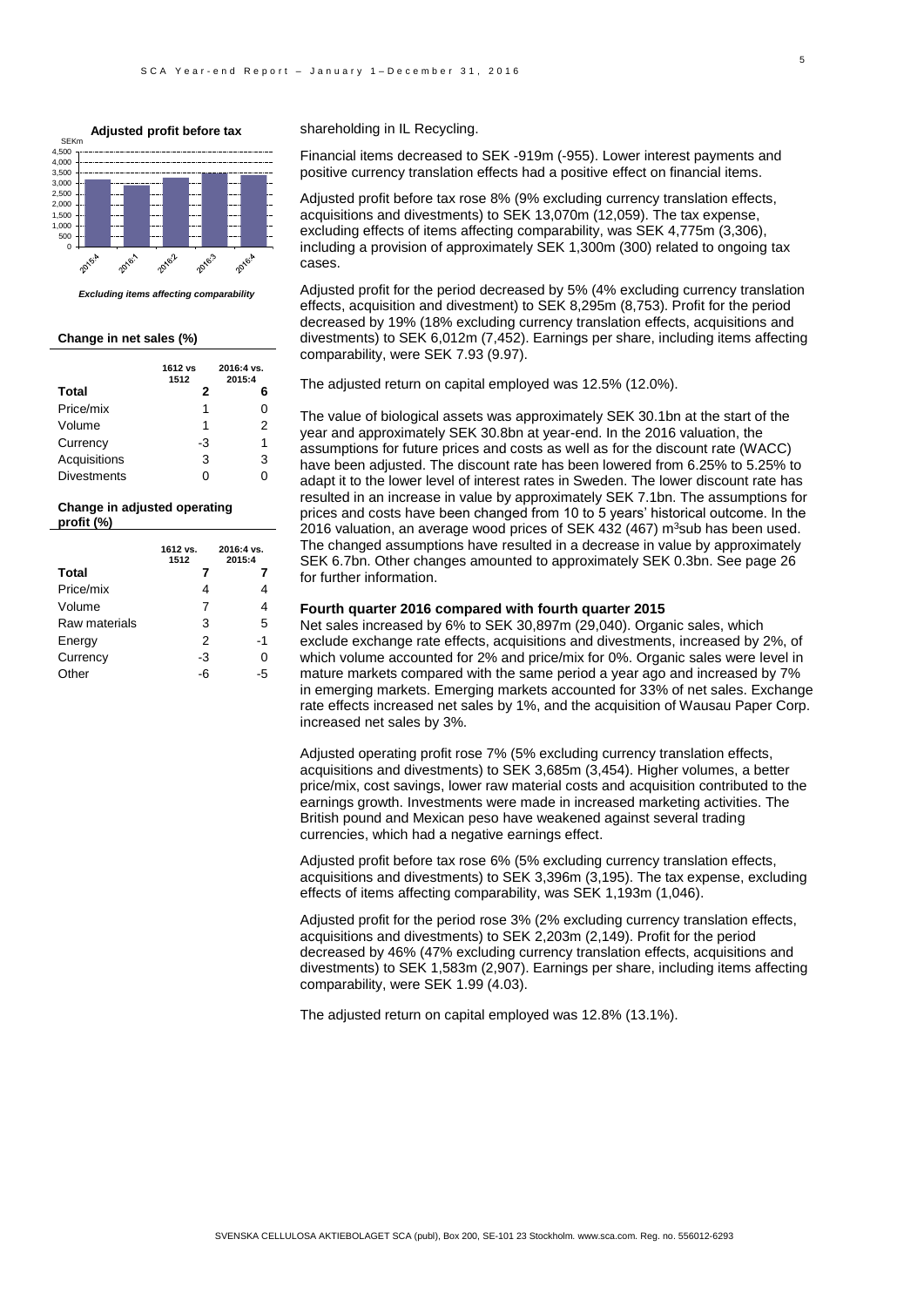

### **CASH FLOW AND FINANCING**

**January–December 2016 compared with corresponding period a year ago** The operating cash surplus amounted to SEK 19,343m (18,312). The cash flow effect of changes in working capital was SEK 1,970m (-399). Working capital as a share of net sales decreased. Current capital expenditures amounted to SEK -5,181m (-4,162). Operating cash flow amounted to SEK 14,948m (12,921).

Financial items decreased to SEK -919m (-955). Lower interest payments and positive currency translation effects had a positive impact on financial items. Income tax payments totaled SEK 3,799m (2,208). Cash flow from current operations amounted to SEK 10,382m (9,890) during the period. The improvement is mainly attributable to a lower level of tied-up capital and a higher operating surplus.

Strategic capital expenditures totaled SEK -4,264m (-3,125). The increase is mainly attributable to the investment in increased capacity at Östrand pulp mill in Sweden and the investment in a new production plant for incontinence products in Brazil. During the year approximately SEK 2.0bn was invested in Östrand, and since the start of the project approximately SEK 2.6bn has been invested of the total, estimated investment of approximately SEK 7.8bn. The net sum of acquisitions and divestments was SEK -6,109m (236). The increase is mainly attributable to the acquisition of Wausau Paper Corp. Payment of the shareholder dividend affected cash flow by SEK -4,228m (-3,903). Net cash flow totaled SEK -3,784m (3,098).

Net debt increased by SEK 5,883m during the year, to SEK 35,361m. Excluding pension liabilities, net debt amounted to SEK 30,944m. Net cash flow increased net debt by SEK 3,784m. Fair value measurement of pension assets and updated assumptions and assessments that affect measurement of the net pension liability, together with fair value measurement of financial instruments, increased net debt by SEK 1,526m. The fair value measurement is mainly attributable to assumptions of lower discount rates, which increase the pension liability. Exchange rate movements increased net debt by SEK 573m.

The debt/equity ratio was 0.44 (0.39). Excluding pension liabilities, the debt/equity ratio was 0.39 (0.36). The debt payment capacity was 40% (47%).

## **EQUITY**

#### **January–December 2016**

Consolidated equity increased by SEK 3,828m during the period, to SEK 79,519m. Net profit for the period increased equity by SEK 6,012m. Payment of the shareholder dividend decreased equity by SEK 4,228m. Equity decreased by SEK 1,114m net after tax as a result of fair value measurement of pension assets and updated assumptions and assessments that affect the valuation of the pension liability. Fair value measurement of financial instruments increased equity by SEK 564m after tax. Exchange rate movements, including the effects of hedges of net investments in foreign assets, after tax, increased equity by SEK 2,312m. Equity increased as a result of a private placement of SEK 431m to non-controlling interests in Vinda, and decreased by SEK 156m through acquisitions of noncontrolling interests. Other items increased equity by SEK 7m.

#### **TAX**

#### **January–December 2016**

A tax expense of SEK 4,775m is reported, excluding items affecting comparability. The reported tax expense corresponds to a tax rate of 36.5% for the period. The tax rate, excluding items affecting comparability and excluding a tax provision of approximately SEK 1.3bn, among others related to ongoing tax cases in Sweden and Austria was 26%.

The tax expense including items affecting comparability was SEK 4,348m, corresponding to a tax rate of 42% for the period. The tax rate including items affecting comparability and excluding a tax provision of approximately SEK 1.3bn among others related to ongoing tax cases in Sweden and Austria was 29%.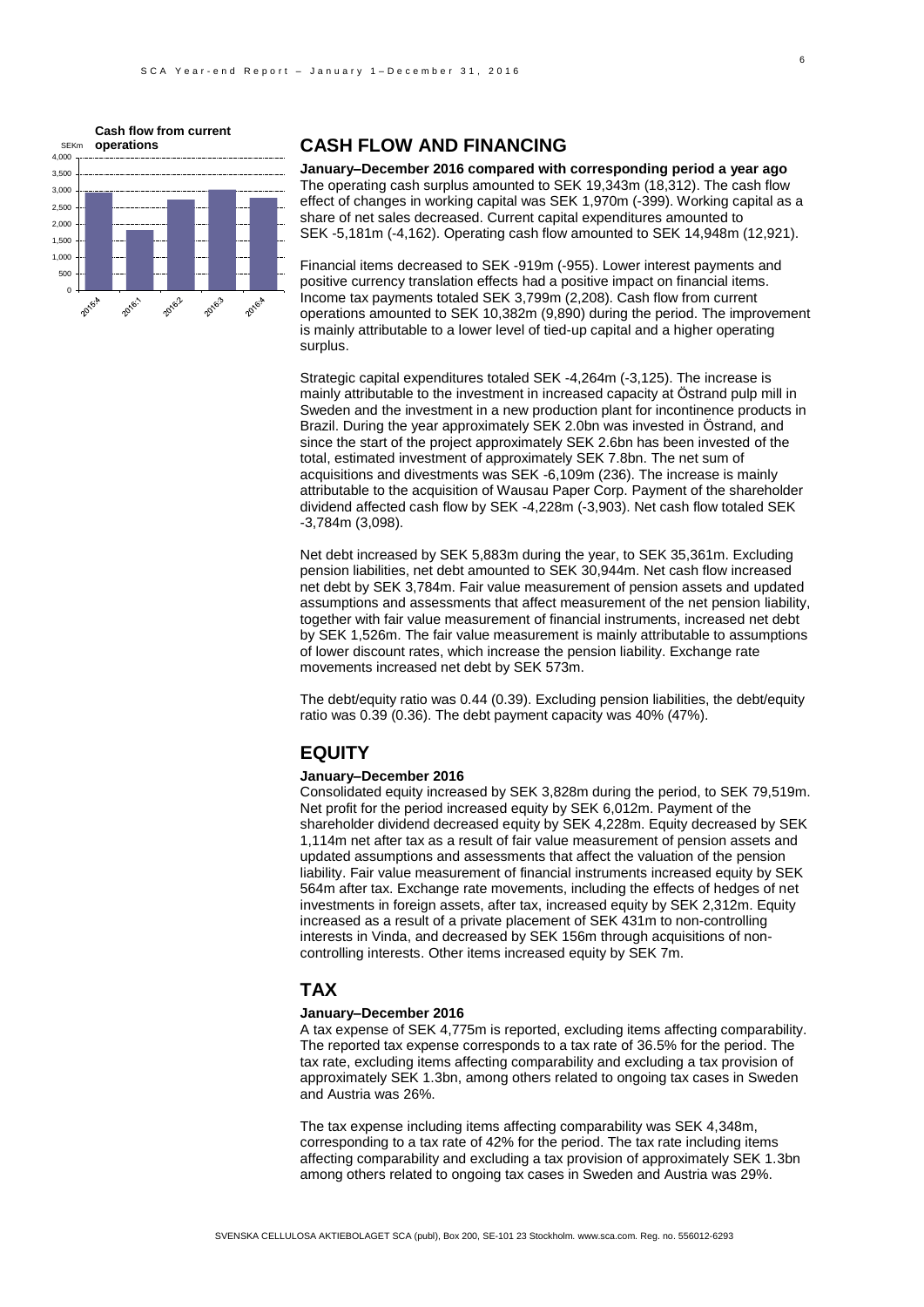### **DIVIDEND**

The Board of Directors proposes an increase in the dividend by 4.3% to SEK 6.00 per share (5.75), or SEK 4 214m (4,038). Dividend growth thereby amounts to 7.4% during the last five-year period and 4.1% during the last ten-year period. April 7, 2017, has been proposed as the record date for the right to the dividend.

## **EVENTS DURING THE QUARTER**

#### **SCA acquires BSN medical, a leading medical solutions company**

On December 19, 2016, SCA communicated that the company has entered into an agreement to acquire BSN medical, a leading medical solutions company, from the private equity group EQT. BSN medical develops, manufactures, markets and sells products within wound care, compression therapy and orthopedics. The purchase price for the shares is EUR 1,400m, and takeover of net debt amounts to approximately EUR 1,340m<sup>1)</sup>. Completion of the transaction is subject to customary regulatory approvals. Closing is expected to take place during the second quarter 2017.

BSN medical is an innovative medical solutions company with well-known brands such as Leukoplast, Cutimed, JOBST, Delta Cast, Delta Lite and Actimove, which are long established brand leaders in their key markets. BSN medical has a strong go-to-market and supply chain with sales in more than 140 countries and production in 11 countries. BSN medical has approximately 6,000 employees.

The BSN medical acquisition is an excellent strategic fit for SCA and supports the company's vision to improve well-being through leading hygiene and health solutions, two closely interlinked areas. BSN medical has leading market positions in several attractive medical product categories and provides a new growth platform with future industry consolidation opportunities. SCA's incontinence business, with the globally leading TENA brand, shares similar positive market characteristics, customers and sales channels with BSN medical, which will provide opportunities for accelerated growth through cross-selling.

BSN medical reported net sales for 2015 of EUR 861m (SEK 8,050m), adjusted EBITDA<sup>2)</sup> of EUR 201m (SEK 1,879m), an adjusted operating profit<sup>3)</sup> of EUR 137m (SEK 1,281m), an adjusted operating margin<sup>3)</sup> of 15.9%, and an adjusted return on capital employed<sup>3)</sup> of 7.7%. BSN medical reported net sales of EUR 627m (SEK 5,872m) for the first nine months of 2016, adjusted EBITDA<sup>2)</sup> of EUR 151m (SEK 1,414m), an adjusted operating profit3) of EUR 103m (SEK 965m), and an adjusted operating margin3) of 16.4%. The acquisition is expected to be accretive to SCA's earnings per share from year one. BSN medical has high cash conversion and an asset-light business model.

In relation to the acquisition, SCA expects to realize annual synergies of at least EUR 30m with full effect three years after closing. Restructuring costs are expected to amount to approximately EUR 10m and are expected to be incurred in the first three years following completion. Transaction costs amount to approximately EUR 25m, of which approximately EUR 15m has been recognized as an item affecting comparability in the fourth quarter of 2016. The remaining costs will be recognized as an item affecting comparability in the second quarter of 2017. Intangibles related to the acquisition are expected to amount to approximately EUR 2.7bn. The acquisition will be fully debt-funded, and SCA has committed credit facilities in place. SCA remains fully committed to retaining a solid investment grade rating.

*1) Calculated as per December 31, 2016*

*2) Excluding items affecting comparability* 

*3) Excluding items affecting comparability and including BSN medical's purchase price allocation amortization* 

#### **SCA closes baby diaper business in Mexico**

On October 3, 2016, SCA communicated that as part of its work on addressing weak market positions that have inadequate profitability, the Group has decided to discontinue its baby diaper business in Mexico. The baby diaper business in Mexico had net sales of approximately SEK 340m in 2015.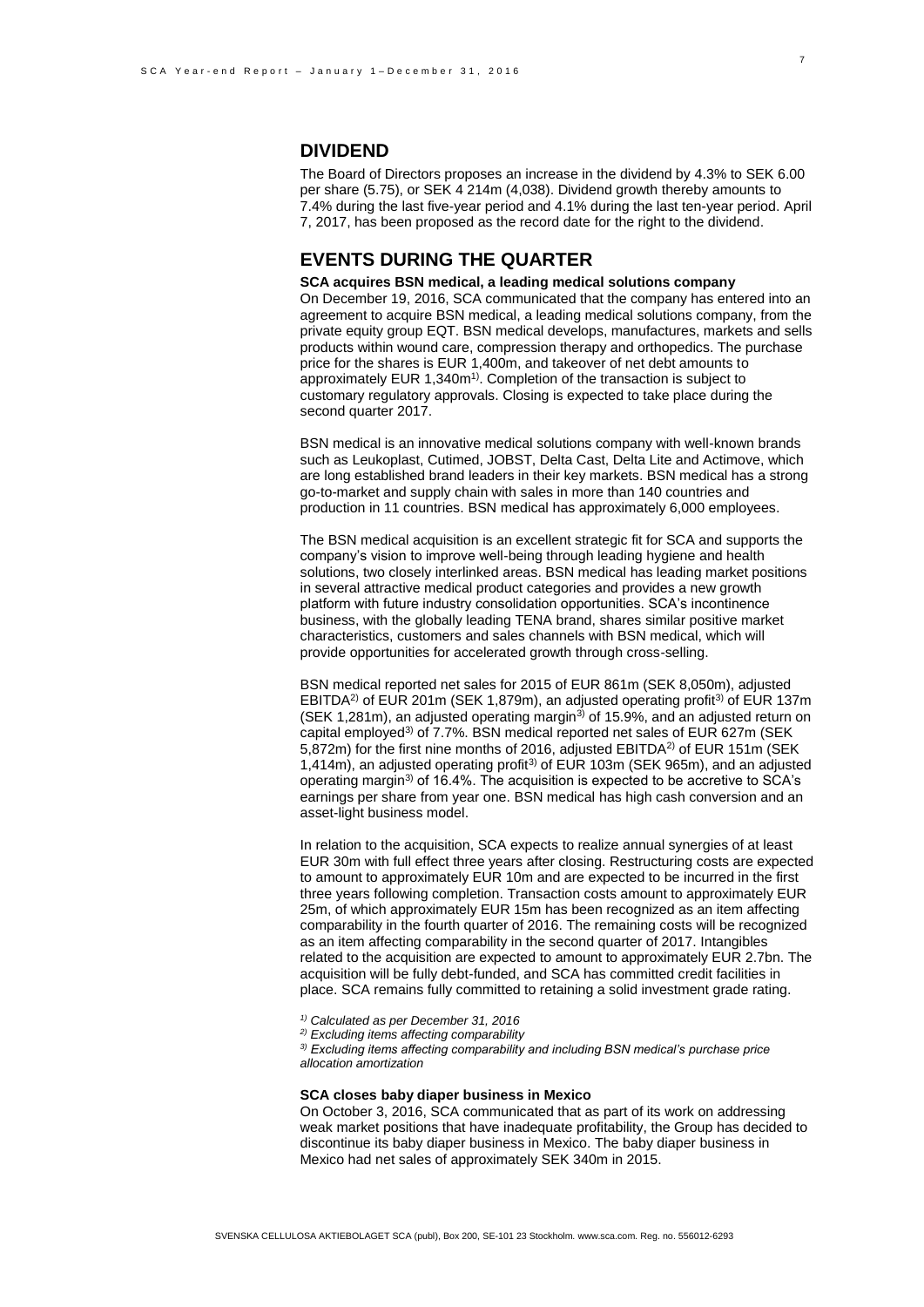#### **SCA to discontinue hygiene business in India**

On December 22, 2016, SCA communicated that the company has decided to discontinue its hygiene business in India. Four years after entering the Indian market, SCA's conclusion is that profitability cannot be achieved within a reasonable time frame. SCA prioritizes growth in selected emerging markets such as China, Southeast Asia, Latin America, Eastern Europe and Russia, where the company already holds strong market positions. The hygiene business in India reported total net sales of approximately SEK 110m in 2015, the majority of which was related to baby diapers. Discontinuation of the hygiene business will take place during the first quarter of 2017.

#### **Capital structure and dividend policy for SCA's hygiene business**

On October 27, 2016, SCA communicated that the capital structure target for SCA's hygiene business is to have an effective capital structure at the same time that the long-term access to debt financing is secured. Cash flow in relation to net debt shall take into account the target to maintain a solid investment grade rating. Dividend policy: SCA's hygiene business aims to provide long-term stable and rising dividends to its shareholders. When cash flow from current operations exceeds what the company can invest in profitable expansion over the long term, and under the condition that the capital structure target is met, the surplus shall be distributed to the shareholders. As per September 30, 2016, SCA's net debt, including pension liabilities, amounted to SEK 40,281m, allocated pro forma as follows: SEK 35,281m attributed to the hygiene business and SEK 5,000m to the forest products business.

### **Result of meeting of holders of bonds issued by SCA**

On October 27, 2016, SCA invited holders of bonds issued under the company's EMTN program to a meeting and announced an offer to the bond holders to agree to a substitution of counterparty from SCA to SCA Hygiene AB and to waive certain conditions in connection with the contemplated distribution of SCA Hygiene AB to SCA's shareholders. The meeting was held on November 25, 2016, where the offer and the request were approved.

#### **SCA recognized as world leader in corporate action on climate change**

On October 25, 2016, SCA announced that it had qualified for a position on the CDP 2016 Climate change "A" List for its climate change leadership. SCA was also recognized as a global leader on the Supplier Climate "A" List for its strategies and actions to combat climate change. CDP is an international, non-profit organization that works to promote sustainability. SCA also qualified for a position on the CDP 2016 Forest "A" List and was awarded a score of "A" Leadership in the CDP 2016 Global Water Report.

### **EVENTS AFTER THE END OF THE QUARTER**

#### **SCA strengthens its tissue business in the UK**

On January 26, 2017, SCA announced that, to meet the growing demand for highquality tissue and strengthen the product offering in the UK, SCA is investing in a through-air drying (TAD) machine at its tissue plant in Skelmersdale. SCA has also decided to close an older tissue machine in Stubbins and signed an agreement to divest its tissue plant in Chesterfield to Sidcot Group Limited. These measures are part of SCA´s Tissue Roadmap and are aligned with the company's strategy to streamline production and secure capacity for future growth to increase value creation in the Tissue business area. Both initiatives are subject to customary consultation with employee representatives.

Following the investment at the Skelmersdale tissue plant of approximately SEK 160m, the production capacity of TAD mother reels will be 28,000 tons. The cost for closing the older tissue machine in Stubbins, with an annual production capacity of 20,000 tons, is expected to amount to approximately SEK 120m. The cost will be recognized as an item affecting comparability, mainly taken in the first quarter of 2017. Approximately SEK 70m of these costs are expected to impact cash flow.

Sidcot Group Limited will pay a consideration of approximately GBP 3m (approximately SEK 35m) for the production facility in Chesterfield. The facility produces mother reels but has no converting capacity. SCA will have no internal need for the type of mother reels produced at the plant. The annual production capacity is 31,000 tons. An impairment loss of SEK 10m will be recognized as an item affecting comparability in the fourth quarter of 2016. Closing of the transaction is expected in the first quarter of 2017.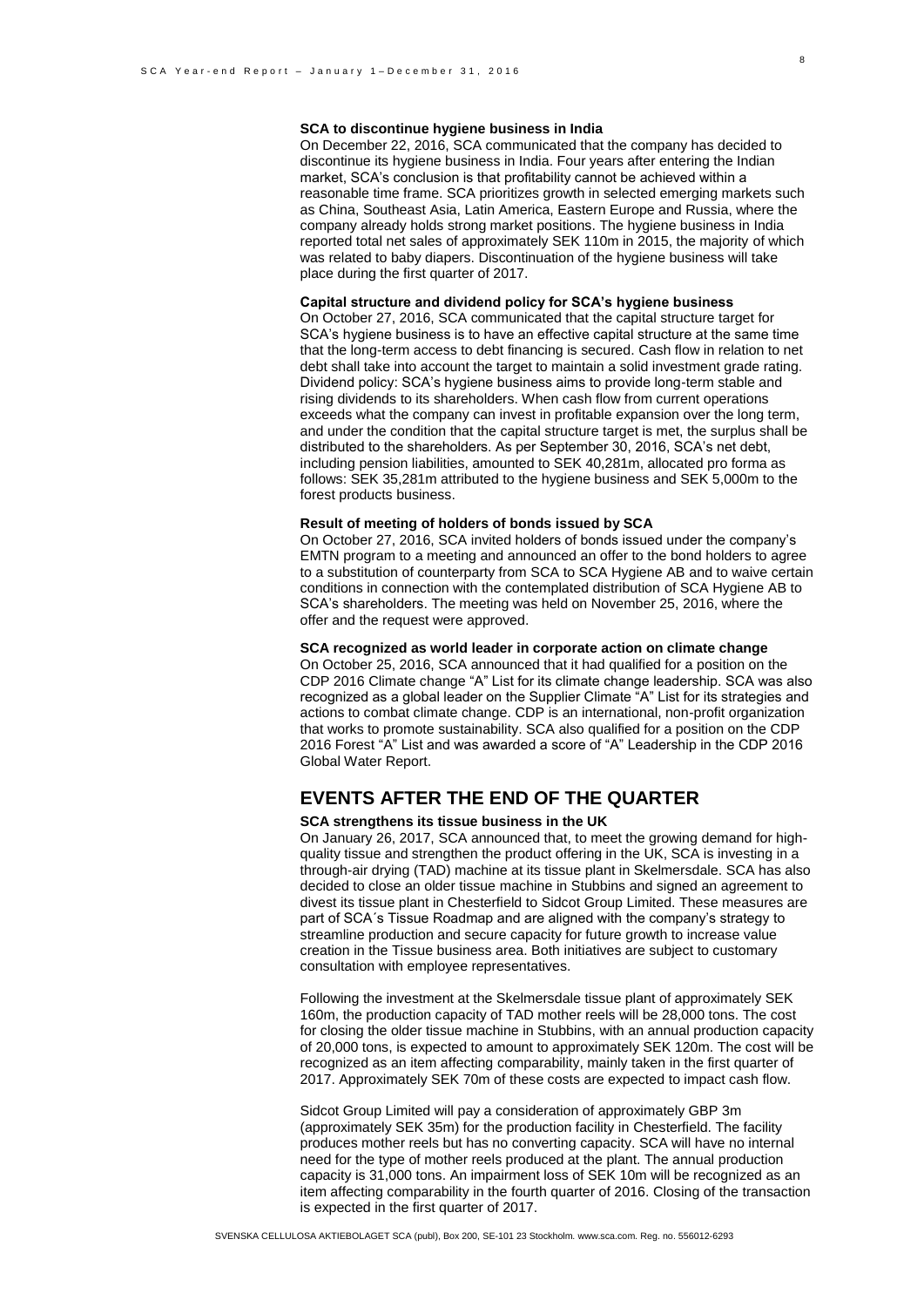### **POTENTIAL SPLIT OF THE SCA GROUP INTO TWO LISTED COMPANIES; HYGIENE AND FOREST PRODUCTS**

As communicated on 24 August 2016, SCA has initiated work in order to propose to the 2017 Annual General Meeting to decide on a split of the SCA Group into two listed companies: hygiene and forest products. This work is proceeding according to plan. The total costs for the potential split of the SCA Group are estimated to be approximately SEK 1,070m, including project and listing costs of approximately SEK 320m, one-time foreign tax on non-current assets outside Sweden of approximately SEK 450m, and brand-related costs of approximately SEK 300m. Of the total costs, approximately SEK 120m are expected to affect financial items, approximately SEK 155m are expected to affect equity, and approximately SEK 795m are expected to affect items affecting comparability. Of the total costs, SEK 80m affected the fourth quarter of 2016, of which SEK 68m affected financial items and SEK 12m affected items affecting comparability.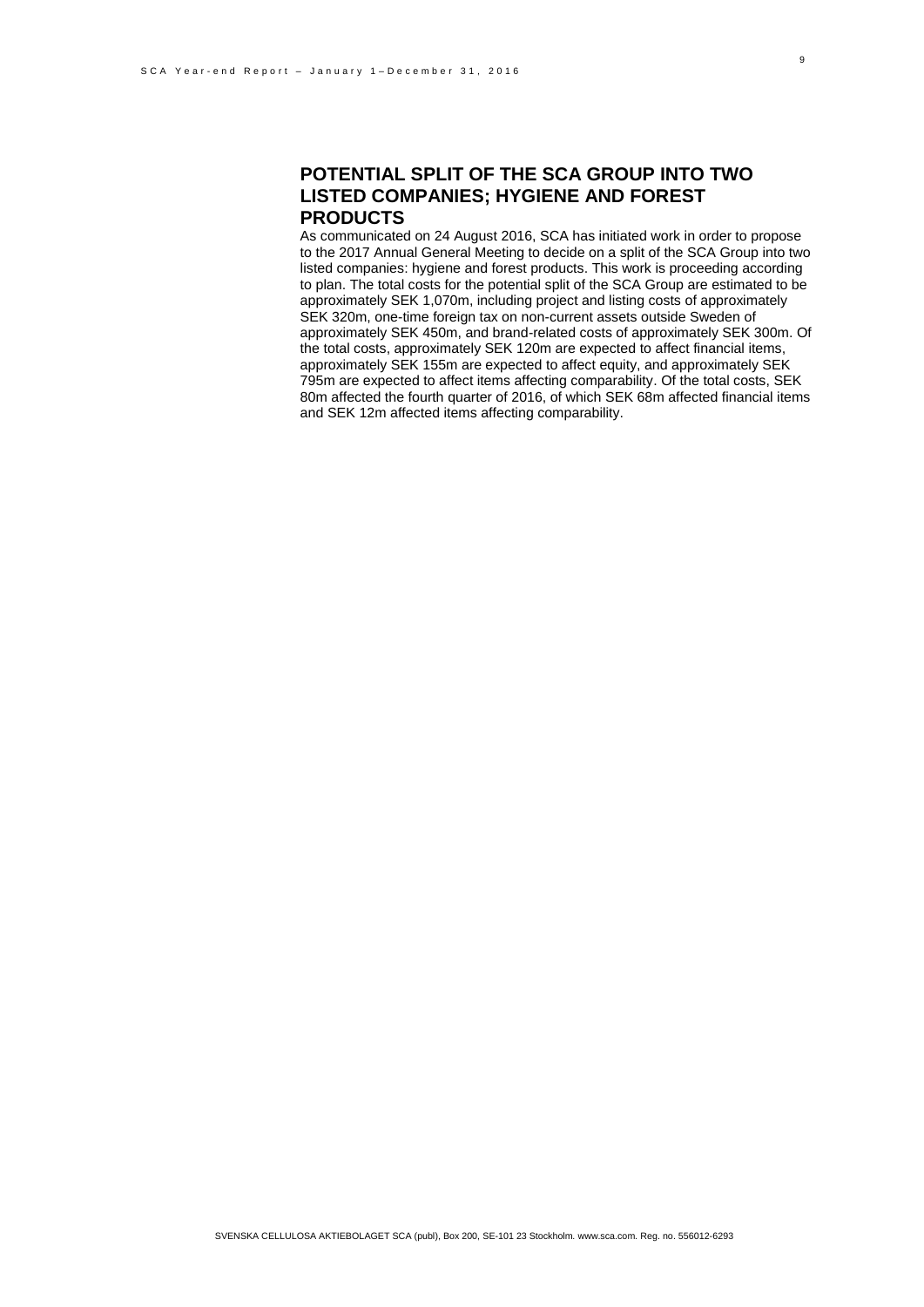**Share of Group, net sales 1612**



**Share of Group, operating profit 1612**







#### **Change in net sales (%)**

|                    | 1612 vs.<br>1512 | 2016:4 vs.<br>2015:4 |
|--------------------|------------------|----------------------|
| <b>Total</b>       | -2               |                      |
| Price/mix          | 1                | 1                    |
| Volume             | 2                | -2                   |
| Currency           | -4               | 1                    |
| Acquisitions       | O                | O                    |
| <b>Divestments</b> | -1               |                      |

#### **Change in** adjusted **operating profit (%)**

|               | 1612 vs.<br>1512 | 2016:4 vs<br>2015:4 |
|---------------|------------------|---------------------|
| <b>Total</b>  |                  | 5                   |
| Price/mix     | 8                | 11                  |
| Volume        | 8                | -6                  |
| Raw materials | -1               | 0                   |
| Energy        | 0                | ი                   |
| Currency      | -4               | -2                  |
| Other         |                  | 2                   |

# **PERSONAL CARE**

| 1612   | 1512   | %  | 2016:4 | 2015:4 | % |
|--------|--------|----|--------|--------|---|
| 33,651 | 34.344 | -2 | 8.711  | 8.681  | 0 |
| 5.305  | 5.012  | 6  | 1.428  | 1.313  | 9 |
| 4.255  | 3.990  |    | 1.143  | 1.086  | 5 |
| 12.6   | 11.6   |    | 13.1   | 12.5   |   |
| 31.8   | 29.2   |    | 34.7   | 33.1   |   |
| 4.723  | 3.792  |    | 1.143  | 1.061  |   |
|        |        |    |        |        |   |

\*) Excluding restructuring costs, which are reported as items affecting comparability outside of the business area.

**January–December 2016 compared with corresponding period a year ago** Net sales decreased by 2% to SEK 33,651m (34,344). Organic sales, which exclude exchange rate effects, acquisitions and divestments, increased by 3%, of which volume accounted for 2% and price/mix for 1%. The divestment of the baby diaper business in South Africa decreased net sales by 1%. Organic sales increased by 2% in mature markets and by 3% in emerging markets. Emerging markets accounted for 41% of net sales. Exchange rate effects decreased net sales by 4%.

For incontinence products, under the globally leading TENA brand, organic sales increased by 2%. Growth is attributable to emerging markets and western Europe. For baby diapers, organic sales decreased by 1%. Western Europe showed high growth, while sales in emerging markets decreased. For feminine care products, organic sales increased by 10%, attributable to emerging markets and western Europe.

Adjusted operating profit rose 7% (10% excluding currency translation effects and divestments) to SEK 4,255m (3,990). Profit was favorably affected by higher volumes, a better price/mix and cost savings. Higher raw material costs had a negative earnings effect. Selling costs were higher, and investments were made in increased marketing activities. The British pound and Mexican peso have weakened against several trading currencies, which had a negative earnings effect.

The adjusted return on capital employed was 31.8% (29.2%). The operating cash surplus amounted to SEK 5,314m (5,018). Operating cash flow increased to SEK 4,723m (3,792).

#### **Fourth quarter 2016 compared with fourth quarter 2015**

Net sales were level with the same period a year ago and amounted to SEK 8,711m (8,681). Organic sales decreased by 1%, of which price/mix accounted for growth of 1% and volume accounted for -2%. Organic sales were level in mature markets compared with the same period a year ago and decreased by 1% in emerging markets. Emerging markets accounted for 41% of net sales. Exchange rate effects increased net sales by 1%.

in Mexico, among other things. For feminine care products, organic sales For incontinence products, under the globally leading TENA brand, organic sales growth was level with the same period a year ago. In Europe, the retail sector showed continued high growth, while lower sales to the health care sector had a negative effect on growth. For baby diapers, organic sales decreased by 4%, mainly related to lower sales in Russia, Mexico, the Middle East and Africa as a result of increased competition and the decision to close the baby diaper business increased by 5%, mainly attributable to Latin America, where the market shares have increased.

Adjusted operating profit rose 5% (7% excluding currency translation effects and divestments) to SEK 1,143m (1,086). Profit was favorably affected by a better price/mix and cost savings. Lower volumes had a negative earnings effect. Investments were made in increased marketing activities. The British pound and Mexican peso have weakened against a number of trading currencies, which had a negative earnings effect.

The adjusted return on capital employed was 34.7% (33.1%).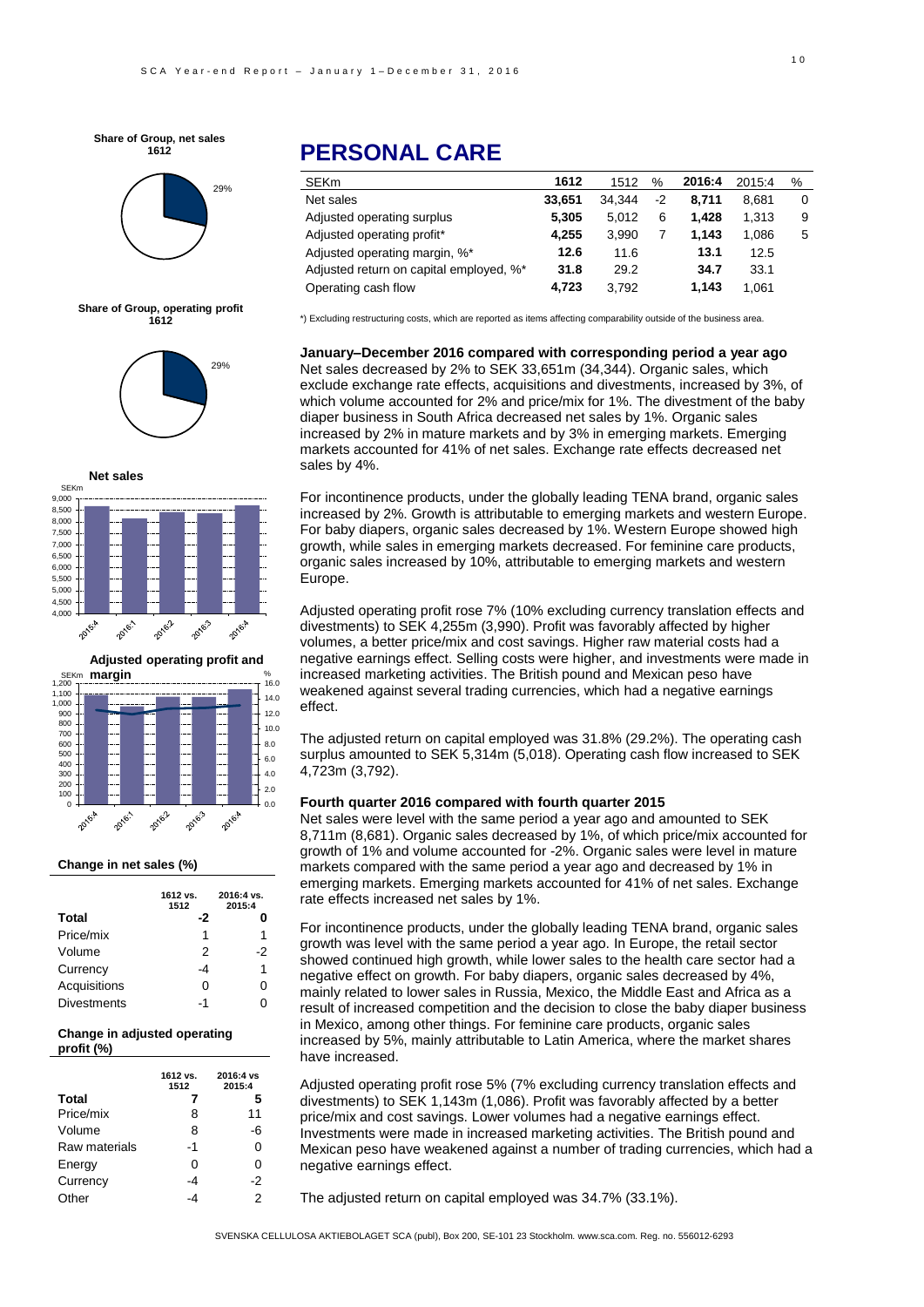**Share of Group, net sales 1612**



**Share of Group, operating profit 1612**







#### **Change in net sales (%)**

|                    | 1612 vs.<br>1512 | 2016:4 vs.<br>2015:4 |
|--------------------|------------------|----------------------|
| <b>Total</b>       | 5                | 10                   |
| Price/mix          | 1                | 0                    |
| Volume             | 2                | 4                    |
| Currency           | -3               | 1                    |
| Acquisitions       | 5                | 5                    |
| <b>Divestments</b> | O                | ი                    |

#### **Change in adjusted operating profit (%)**

|               | 1612 vs<br>1512 | 2016:4 vs.<br>2015:4 |
|---------------|-----------------|----------------------|
| <b>Total</b>  | 13              | 14                   |
| Price/mix     | 8               | 1                    |
| Volume        | 8               | 9                    |
| Raw materials | 6               | 10                   |
| Energy        | 5               | 1                    |
| Currency      | -3              | 1                    |
| Other         | -11             | -8                   |

# **TISSUE**

| <b>SEKm</b>                             | 1612   | 1512   | $\%$ | 2016:4 | 2015:4 | %  |
|-----------------------------------------|--------|--------|------|--------|--------|----|
| Net sales                               | 67.561 | 64.184 | 5    | 18.044 | 16.366 | 10 |
| Adjusted operating surplus              | 11.920 | 10.679 | 12   | 3.196  | 2.807  | 14 |
| Adjusted operating profit*              | 8.155  | 7.217  | 13   | 2.215  | 1.943  | 14 |
| Adjusted operating margin, %*           | 12.1   | 11.2   |      | 12.3   | 11.9   |    |
| Adjusted return on capital employed, %* | 13.5   | 12.9   |      | 14.4   | 14.1   |    |
| Operating cash flow                     | 9.334  | 7.667  |      | 2.586  | 2.102  |    |

\*) Excluding restructuring costs, which are reported as items affecting comparability outside of the business area.

**January–December 2016 compared with corresponding period a year ago** Net sales increased by 5% to SEK 67,561m (64,184). Organic sales, which exclude exchange rate effects, acquisitions and divestments, increased by 3%, of which price/mix accounted for 1% and volume for 2%. The acquisition of Wausau Paper Corp. increased net sales by 5%. Organic sales decreased by 1% in mature markets and increased by 10% in emerging markets. Emerging markets accounted for 32% of net sales. Exchange rate effects decreased net sales by 3%.

For consumer tissue, organic sales increased by 3%. Growth is related to high growth in emerging markets, particularly China, Latin America and Russia. For AfH tissue, organic sales increased by 3%. The increase was related to western Europe and emerging markets.

Adjusted operating profit rose 13% (12% excluding currency translation effects and acquisitions) to SEK 8,155m (7,217). A better price/mix, higher volumes, cost savings, lower raw material and energy costs, and acquisition contributed to the earnings increase. The acquisition of Wausau Paper Corp. increased operating profit by 4%. Selling costs were higher, and investments were made in increased marketing activities. The British pound and Mexican peso have weakened against several trading currencies, which had a negative earnings effect.

The adjusted return on capital employed was 13.5% (12.9%). The operating cash surplus increased to SEK 11,970m (10,703). Operating cash flow was SEK 9,334m (7,667).

#### **Fourth quarter 2016 compared with fourth quarter 2015**

Net sales increased by 10% to SEK 18,044m (16,366). Organic sales increased by 4%, of which price/mix accounted for 0% and volume for 4%. The acquisition of Wausau Paper Corp. increased net sales by 5%. Organic sales were level in mature markets compared with the same period a year ago and increased by 11% in emerging markets. Emerging markets accounted for 33% of net sales. Exchange rate effects increased net sales by 1%.

For consumer tissue, organic sales increased by 4%. Growth was mainly related to China, Latin America and Russia. Lower sales of mother reels in western Europe had a negative impact on growth. For AfH tissue, organic sales increased by 4%, related to North America, western Europe and emerging markets.

earnings increase. The acquisition of Wausau Paper Corp. increased operating Adjusted operating profit rose 14% (10% excluding currency translation effects and acquisitions) to SEK 2,215m (1,943). Higher volumes, a better price/mix, cost savings, lower raw material and energy costs, and acquisition contributed to the profit by 3%. Investments were made in increased marketing activities. The British pound and Mexican peso have weakened against several trading currencies, which had a negative earnings effect.

The adjusted return on capital employed was 14.4% (14.1%). Goodwill related to the acquisition of Wausau Paper Corp. had a negative effect.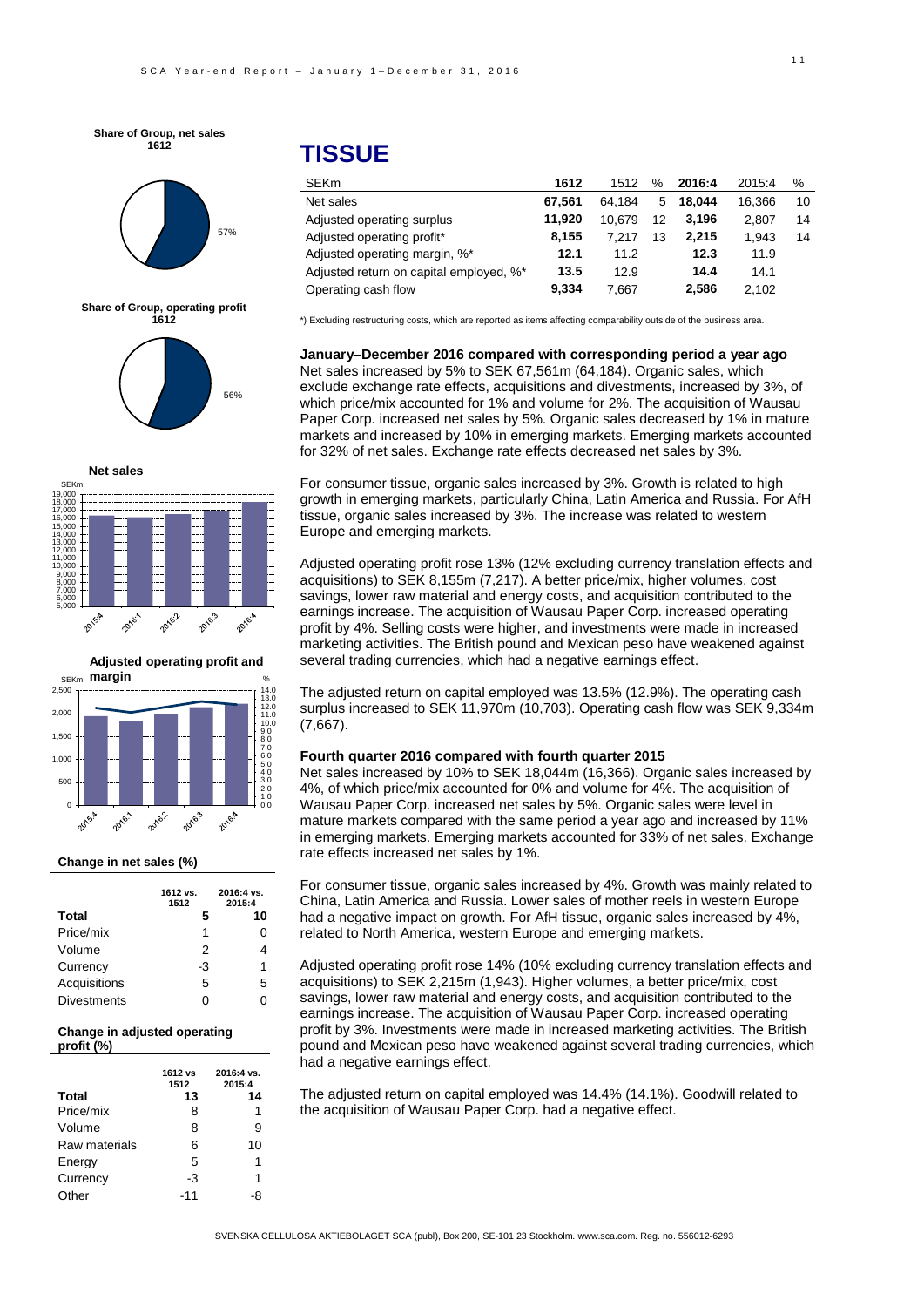



**Share of Group, operating profit 1612**







#### **Change in net sales (%)**

|                    | 1612 vs.<br>1512 | 2016:4 vs.<br>2015:4 |
|--------------------|------------------|----------------------|
| <b>Total</b>       | -4               | 3                    |
| Price/mix          | -3               | 0                    |
| Volume             | 0                | 4                    |
| Currency           | -1               | -1                   |
| Acquisitions       | 0                | 0                    |
| <b>Divestments</b> | ი                | ი                    |

#### **Change in adjusted operating profit (%)**

|               | 1612 vs.<br>1512 | 2016:4 vs.<br>2015:4 |
|---------------|------------------|----------------------|
| <b>Total</b>  | -15              | -10                  |
| Price/mix*    | -16              | 0                    |
| Volume        | O                | 4                    |
| Raw materials | 0                | -2                   |
| Energy        | -3               | $-11$                |
| Currency      | ი                | O                    |
| Other         |                  | -1                   |

*\*Price/mix includes exchange rate effects of approximately 0% (SEK 6m) and +11% (SEK 70m), respectively.*

# **FOREST PRODUCTS**

| <b>SEKm</b>                             | 1612   | 1512   | $\%$  | 2016:4 | 2015:4 | $\%$  |
|-----------------------------------------|--------|--------|-------|--------|--------|-------|
| <b>Deliveries</b>                       |        |        |       |        |        |       |
| - Publication papers, thousand tonnes   | 733    | 842    | $-13$ | 193    | 218    | $-11$ |
| - Solid-wood products, thousand $m3$    | 2,480  | 2.336  | 6     | 617    | 548    | 13    |
| - Kraftliner products, thousand tonnes  | 800    | 827    | $-3$  | 195    | 196    | $-1$  |
| - Pulp products, thousand tonnes        | 507    | 514    | -1    | 131    | 122    | 7     |
| Net sales                               | 16,587 | 17.279 | $-4$  | 4.268  | 4.133  | 3     |
| Adjusted operating surplus              | 3,331  | 3.798  | $-12$ | 844    | 886    | -5    |
| Adjusted operating profit*              | 2,211  | 2.605  | $-15$ | 552    | 612    | $-10$ |
| Adjusted operating margin, %*           | 13.3   | 15.1   |       | 12.9   | 14.8   |       |
| Adjusted return on capital employed, %* | 5.7    | 6.9    |       | 5.5    | 6.6    |       |
| Operating cash flow                     | 1.884  | 2.501  |       | 645    | 689    |       |

\*) Excluding restructuring costs, which are reported as items affecting comparability outside of the business area.

In the event of a split of the SCA Group into two listed companies; hygiene and forest products it is expected that there will be a need to recruit approximately 15 to 20 positions in the headquarters for the forest products business in Sundsvall, Sweden.

#### **January–December 2016 compared with corresponding period a year ago** Net sales decreased by 4% to SEK 16,587m (17,279). Organic sales, which

exclude exchange rate effects, acquisitions and divestments, decreased by 3%, of which price/mix accounted for -3% and volume for 0%. The closure of a publication paper machine during the fourth quarter of 2015 decreased net sales by 3%. Exchange rate effects decreased net sales by 1%.

Solid-wood products showed lower prices (including exchange rate effects) and higher volumes. Pulp and kraftliner showed lower prices (including exchange rate effects) and lower volumes. Publication papers showed higher prices (including exchange rate effects) and lower volumes.

Adjusted operating profit decreased by 15% to SEK 2,211m (2,605). Lower prices (including exchange rate effects) and higher energy costs had a negative earnings effect. Lower distribution costs and raw material costs had a positive earnings effect.

The adjusted return on capital employed was 5.7% (6.9%). The operating cash surplus was SEK 2,639m (3,319), and operating cash flow totaled SEK 1,884m (2,501).

#### **Fourth quarter 2016 compared with fourth quarter 2015**

-6 rate effects decreased net sales by 1%. Net sales increased by 3% to SEK 4,268m (4,133). Organic sales, which exclude exchange rate effects, acquisitions and divestments, increased by 4%, of which price/mix accounted for 0% and volume for 4%. The closure of a publication paper machine during the fourth quarter of 2015 decreased net sales by 3%. Exchange

Kraftliner showed lower prices (including exchange rate effects) and lower volumes. Solid-wood products showed higher prices and higher volumes. Pulp showed lower prices (including exchange rate effects) and higher volumes. Publication papers showed higher prices (including exchange rate effects) and lower volumes.

Adjusted operating profit decreased by 10% to SEK 552m (612). Higher energy costs and raw material costs led to lower earnings. Higher volumes and lower distribution costs had a positive earnings effect.

The adjusted return on capital employed was 5.5% (6.6%).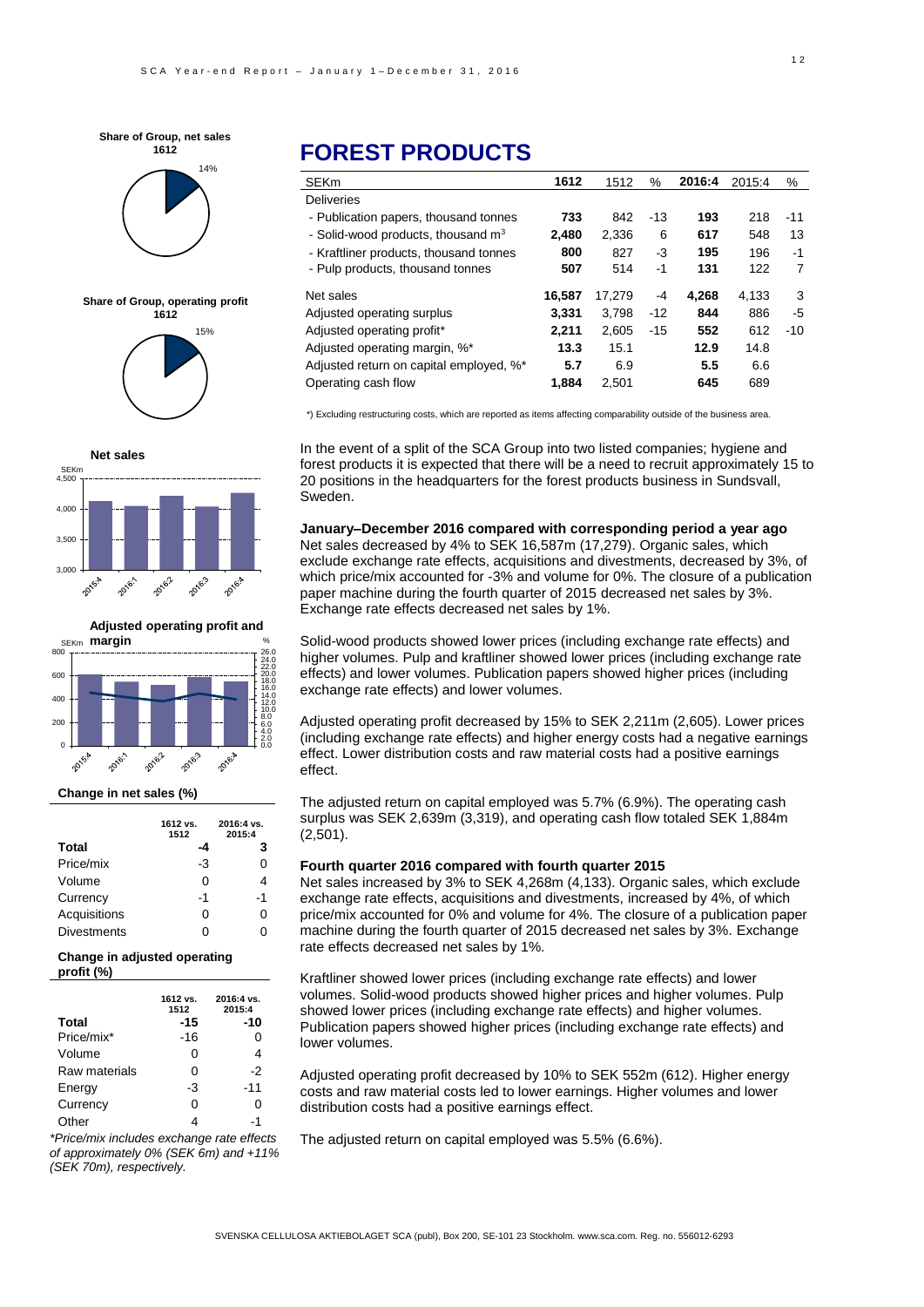## **SHARE DISTRIBUTION**

| December 31, 2016           | Class A    | Class B     | Total       |
|-----------------------------|------------|-------------|-------------|
| Registered number of shares | 64.594.572 | 640.515.522 | 705.110.094 |
| - of which treasury shares  |            | 2.767.605   | 2.767.605   |

At the end of the reporting period the proportion of Class A shares was 9.2%. During the fourth quarter, no Class A shares were converted to Class B shares at the request of shareholders. The total number of votes in the company is 1,286,461,242.

### **FUTURE REPORTS**

SCA's 2016 Annual Report will be available from the company and on the company's website, [www.sca.com,](http://www.sca.com/) during the week of March 13, 2017, and forward.

During 2017, quarterly reports will be published on April 27, July 18 and October 26.

### **ANNUAL GENERAL MEETING**

SCA's Annual General Meeting will be held at 15:00 CET on April 5, 2017, at Stockholm Waterfront Congress Centre, in Stockholm, Sweden.

## **INVITATION TO PRESS CONFERENCE ON YEAR-END REPORT 2016**

Media and analysts are invited to a press conference, where this Year-end report will be presented by Magnus Groth, President and CEO.

Time: 10:00 CET, Thursday, January 26, 2017 Location: SCA's headquarters, Waterfront Building, Klarabergsviadukten 63, Stockholm, Sweden

The presentation will be webcast at www.sca.com. To participate, call: +44 (0)20 7162 0077, +1 646 851 2407 or +46 (0)8 5052 0110. Specify "SCA" or conference ID no. 961083.

Stockholm, January 26, 2017 SVENSKA CELLULOSA AKTIEBOLAGET SCA (publ)

Magnus Groth President and CEO

#### **For further information, please contact:**

Fredrik Rystedt, CFO and Executive Vice President, +46 8 788 51 31 Johan Karlsson, Vice President Investor Relations, Group Function Communications, +46 (0)8 788 51 30 Linda Nyberg, Vice President Media and Online, Group Function Communications, +46 (0)8 788 51 58 Joséphine Edwall-Björklund, Senior Vice President, Group Function Communications, +46 (0)8 788 52 34

#### **NB**

This information is such that SCA is obligated to make public pursuant to the EU Market Abuse Regulation and the Swedish Securities Markets Act. This report has been prepared in both Swedish and English versions. In case of variations in the content between the two versions, the Swedish version shall govern. The information was submitted for publication, through the agency of the contact person set out below, at 08:00 CET on January 26, 2017. This interim report has not been reviewed by the company's auditors.

 $\_$  ,  $\_$  ,  $\_$  ,  $\_$  ,  $\_$  ,  $\_$  ,  $\_$  ,  $\_$  ,  $\_$  ,  $\_$  ,  $\_$  ,  $\_$  ,  $\_$  ,  $\_$  ,  $\_$  ,  $\_$  ,  $\_$  ,  $\_$  ,  $\_$  ,  $\_$  ,  $\_$  ,  $\_$  ,  $\_$  ,  $\_$  ,  $\_$  ,  $\_$  ,  $\_$  ,  $\_$  ,  $\_$  ,  $\_$  ,  $\_$  ,  $\_$  ,  $\_$  ,  $\_$  ,  $\_$  ,  $\_$  ,  $\_$  ,

Karl Stoltz, Media Relations Manager, +46 8 788 51 55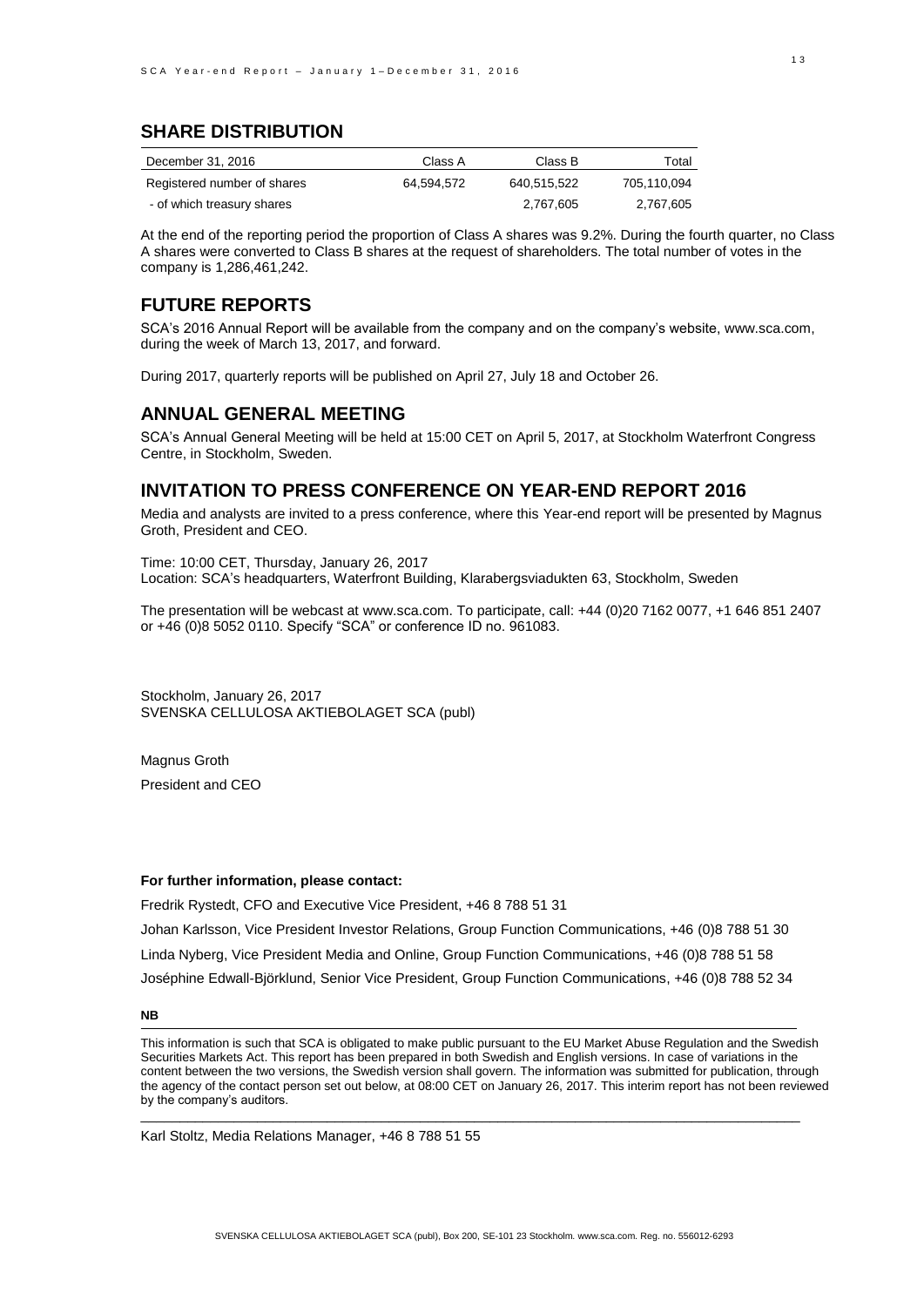# **STATEMENT OF PROFIT OR LOSS**

| <b>SEKm</b>                                                            | 2016:4    | 2015:4         | 2016:3         | 1612           | 1512           |
|------------------------------------------------------------------------|-----------|----------------|----------------|----------------|----------------|
| Net sales                                                              | 30,897    | 29,040         | 29,154         | 117,314        | 115,316        |
| Cost of goods sold 1                                                   | $-22,525$ | $-21,372$      | $-21,071$      | -85,721        | -85,476        |
| Items affecting comparability <sup>1,2</sup>                           | -48       | -61            | $-353$         | $-529$         | -323           |
| Gross profit                                                           | 8,324     | 7,607          | 7,730          | 31,064         | 29,517         |
| Sales, general and administration 1                                    | -4,732    | $-4,270$       | $-4,473$       | -17,756        | $-17,025$      |
| Items affecting comparability including impairments 1,2                | -648      | 758            | -357           | $-2,181$       | $-1,744$       |
| Share of profits of associates and joint ventures                      | 45        | 56             | 42             | 152            | 199            |
| Operating profit                                                       | 2,989     | $4,151*$       | 2,942          | 11,279         | 10,947*        |
| <b>Financial items</b>                                                 | $-289$    | $-259**$       | $-175$         | -919           | $-955**$       |
| Profit before tax                                                      | 2,700     | 3,892          | 2,767          | 10,360         | 9,992          |
| Tax                                                                    | $-1,117$  | -985           | $-452$         | $-4,348$       | $-2,540$       |
| Net profit for the period                                              | 1,583     | 2,907          | 2,315          | 6,012          | 7,452          |
| Earnings attributable to:                                              |           |                |                |                |                |
| Owners of the parent                                                   | 1,398     | 2,827          | 2,174          | 5,570          | 7,002          |
| Non-controlling interests                                              | 185       | 80             | 141            | 442            | 450            |
|                                                                        |           |                |                |                |                |
| Earnings per share, SEK - owners of the parent total operations        |           |                |                |                |                |
| - before dilution effects                                              | 1.99      | 4.03           | 3.10           | 7.93           | 9.97           |
| - after dilution effects                                               | 1.99      | 4.03           | 3.10           | 7.93           | 9.97           |
| Earnings per share                                                     | 2016:4    | 2015:4         | 2016:3         | 1612           | 1512           |
| Earnings attributable to owners of the parent                          | 1,398     | 2,827          | 2,174          | 5,570          | 7,002          |
|                                                                        |           |                |                |                |                |
| Average no. of shares before dilution, millions                        | 702.3     | 702.3<br>702.3 | 702.3<br>702.3 | 702.3<br>702.3 | 702.3<br>702.3 |
| Average no. of shares after dilution, millions                         | 702.3     |                |                |                |                |
| <sup>1</sup> Of which, depreciation                                    | $-1,637$  | $-1,443$       | $-1,571$       | $-6,258$       | $-5,961$       |
| <sup>2</sup> Distribution of items affecting comparability by function |           |                |                |                |                |
| Cost of goods sold                                                     | -48       | $-61$          | -353           | $-529$         | $-323$         |
| Sales, general and administration                                      | $-468$    | $-103$         | $-56$          | $-1,757$       | -551           |
| Impairment, etc.                                                       | $-180$    | $-109$         | $-301$         | -424           | $-2,163$       |
| Financial items                                                        | 0         | 970            | 0              | 0              | 970            |
| Total items affecting comparability                                    | $-696$    | 697            | $-710$         | $-2,710$       | $-2,067$       |
| Including sales of securities, 970 SEKm                                |           |                |                |                |                |
| Not including sales of securities, 970 SEKm                            |           |                |                |                |                |
|                                                                        |           |                |                |                |                |
| Gross margin                                                           | 26.9      | 26.2           | 26.5           | 26.5           | 25.6           |
| Operating margin                                                       | 9.7       | 11.0           | 10.1           | 9.6            | 8.7            |
| Financial net margin                                                   | -0.9      | $2.4\,$        | $-0.6$         | $-0.8$         | 0.0            |
| Profit margin                                                          | 8.8       | 13.4           | 9.5            | 8.8            | 8.7            |
| Tax                                                                    | $-3.6$    | $-3.4$         | $-1.6$         | $-3.7$         | $-2.2$         |
| Net margin                                                             | 5.2       | 10.0           | 7.9            | 5.1            | 6.5            |
|                                                                        |           |                |                |                |                |
| Adjusted, excluding items affecting comparability:                     | 2016:4    | 2015:4         | 2016:3         | 1612           | 1512           |
| <b>Gross margin</b>                                                    | 27.1      | 26.4           | 27.7           | 26.9           | 25.9           |
| Operating margin                                                       | 11.9      | 11.9           | 12.5           | 11.9           | 11.3           |
| Financial net margin                                                   | $-0.9$    | $-0.9$         | $-0.6$         | $-0.8$         | -0.8           |
| Profit margin                                                          | 11.0      | 11.0           | 11.9           | 11.1           | 10.5           |
| Tax                                                                    | $-3.9$    | $-3.6$         | $-2.3$         | $-4.1$         | $-2.9$         |
| Net margin                                                             | 7.1       | 7.4            | 9.6            | 7.0            | 7.6            |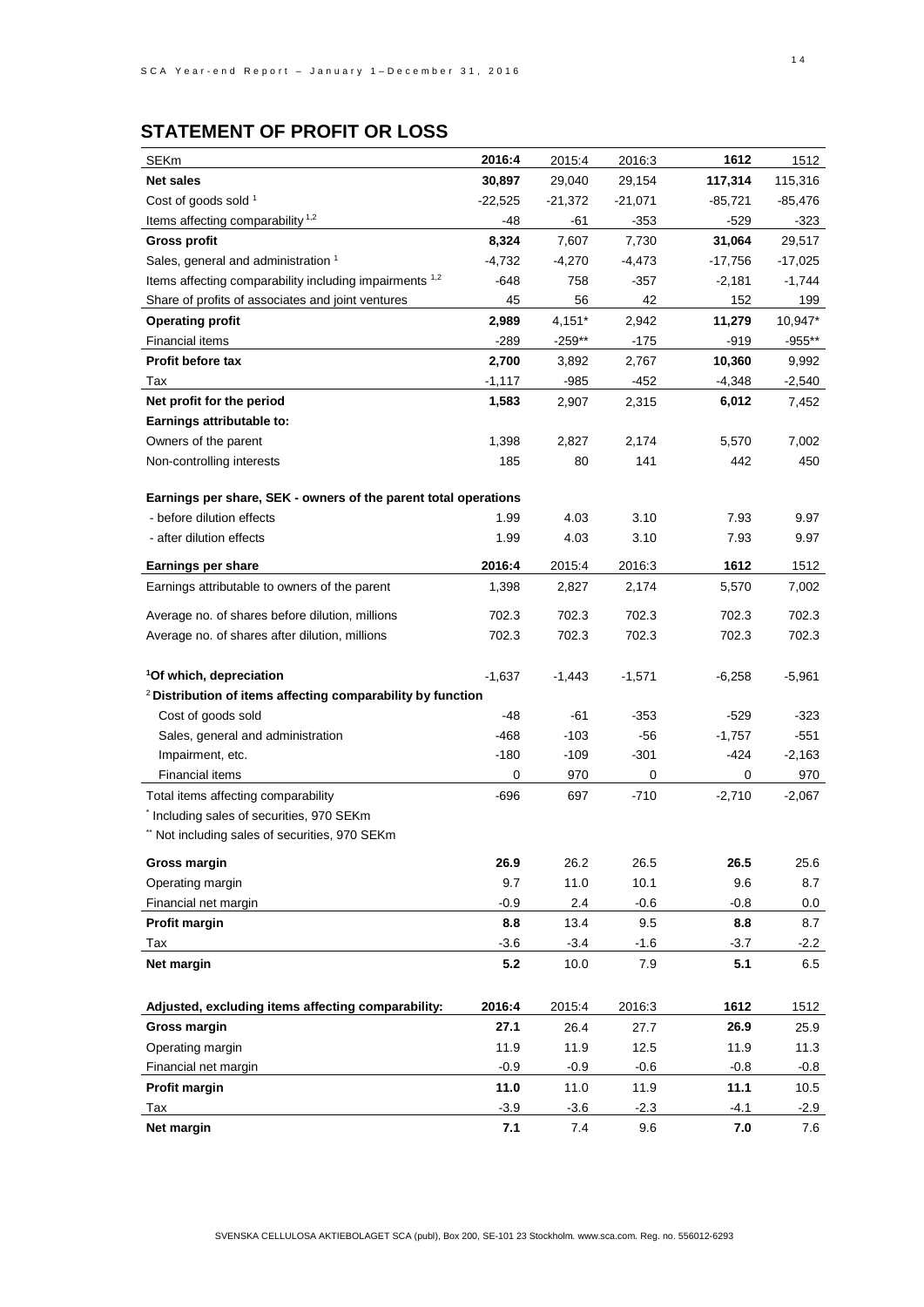## **CONSOLIDATED STATEMENT OF PROFIT OR LOSS AND OTHER COMPREHENSIVE INCOME**

| <b>SEKm</b>                                                                      | 2016:4 | 2015:4   | 2016:3   | 1612     | 1512     |
|----------------------------------------------------------------------------------|--------|----------|----------|----------|----------|
| Profit for the period                                                            | 1,583  | 2,907    | 2.315    | 6,012    | 7,452    |
| Other comprehensive income for the period                                        |        |          |          |          |          |
| Items that may not be reclassified to the income statement                       |        |          |          |          |          |
| Actuarial gains/losses on defined benefit pension plans                          | 3,755  | 332      | $-1,856$ | $-1,525$ | 2,562    |
| Income tax attributable to components of other comprehensive income              | $-851$ | $-7$     | 392      | 411      | $-558$   |
|                                                                                  | 2,904  | 325      | $-1,464$ | $-1,114$ | 2,004    |
| Items that have been or may be reclassified subsequently to the income statement |        |          |          |          |          |
| Available-for-sale financial assets                                              | $-3$   | $-842$   | 2        | $-1$     | $-652$   |
| Cash flow hedges                                                                 | 292    | $-124$   | 106      | 750      | $-157$   |
| Translation differences in foreign operations                                    | 125    | $-1,582$ | 1,235    | 2,652    | $-1,871$ |
| Gains/losses from hedges of net investments in foreign operations                | 648    | 416      | $-436$   | $-437$   | $-58$    |
| Other comprehensive income from associated companies                             | 18     | $-17$    | $-4$     | 12       | $-17$    |
| Income tax attributable to components of other comprehensive income              | $-220$ | $-67$    | 66       | $-89$    | 44       |
|                                                                                  | 860    | $-2,216$ | 969      | 2,887    | $-2,711$ |
|                                                                                  |        |          |          |          |          |
| Other comprehensive income for the period, net of tax                            | 3,764  | $-1,891$ | $-495$   | 1,773    | $-707$   |
| Total comprehensive income for the period                                        | 5,347  | 1,016    | 1,820    | 7,785    | 6,745    |
|                                                                                  |        |          |          |          |          |
| Total comprehensive income attributable to:                                      |        |          |          |          |          |
| Owners of the parent                                                             | 5,096  | 1,059    | 1.572    | 7.108    | 6,510    |
| Non-controlling interests                                                        | 251    | $-43$    | 248      | 677      | 235      |
|                                                                                  |        |          |          |          |          |

## **CONSOLIDATED STATEMENT OF CHANGES IN EQUITY**

| <b>SEKm</b>                                                        | 1612     | 1512     |
|--------------------------------------------------------------------|----------|----------|
| Attributable to owners of the parent                               |          |          |
| Opening balance, January 1                                         | 70,401   | 67,622   |
| Total comprehensive income for the period                          | 7,108    | 6,510    |
| <b>Dividend</b>                                                    | $-4,038$ | $-3,687$ |
| Private placement to non-controlling interest                      | 240      | 0        |
| Private placement to non-controlling interest, dilution            | $-110$   | 0        |
| Issue costs private placement                                      | $-4$     | 0        |
| Acquisition of non-controlling interests                           | $-799$   | $-40$    |
| Acquisition of non-controlling interests, dilution                 | 348      | 0        |
| Remeasurement effect upon acquisition of non-controlling interests | -4       | -4       |
| Closing balance                                                    | 73,142   | 70,401   |
| <b>Non-controlling interests</b>                                   |          |          |
| Opening balance, January 1                                         | 5,290    | 5,250    |
| Total comprehensive income for the period                          | 677      | 235      |
| <b>Dividend</b>                                                    | $-190$   | $-216$   |
| Private placement to non-controlling interest                      | 199      | 0        |
| Private placement to non-controlling interest, dilution            | 110      | 0        |
| Issue costs private placement                                      | $-4$     | 0        |
| Acquisition of non-controlling interests                           | 643      | 21       |
| Acquisition of non-controlling interests, dilution                 | $-348$   | 0        |
| Closing balance                                                    | 6,377    | 5,290    |
| Total equity, closing balance                                      | 79,519   | 75,691   |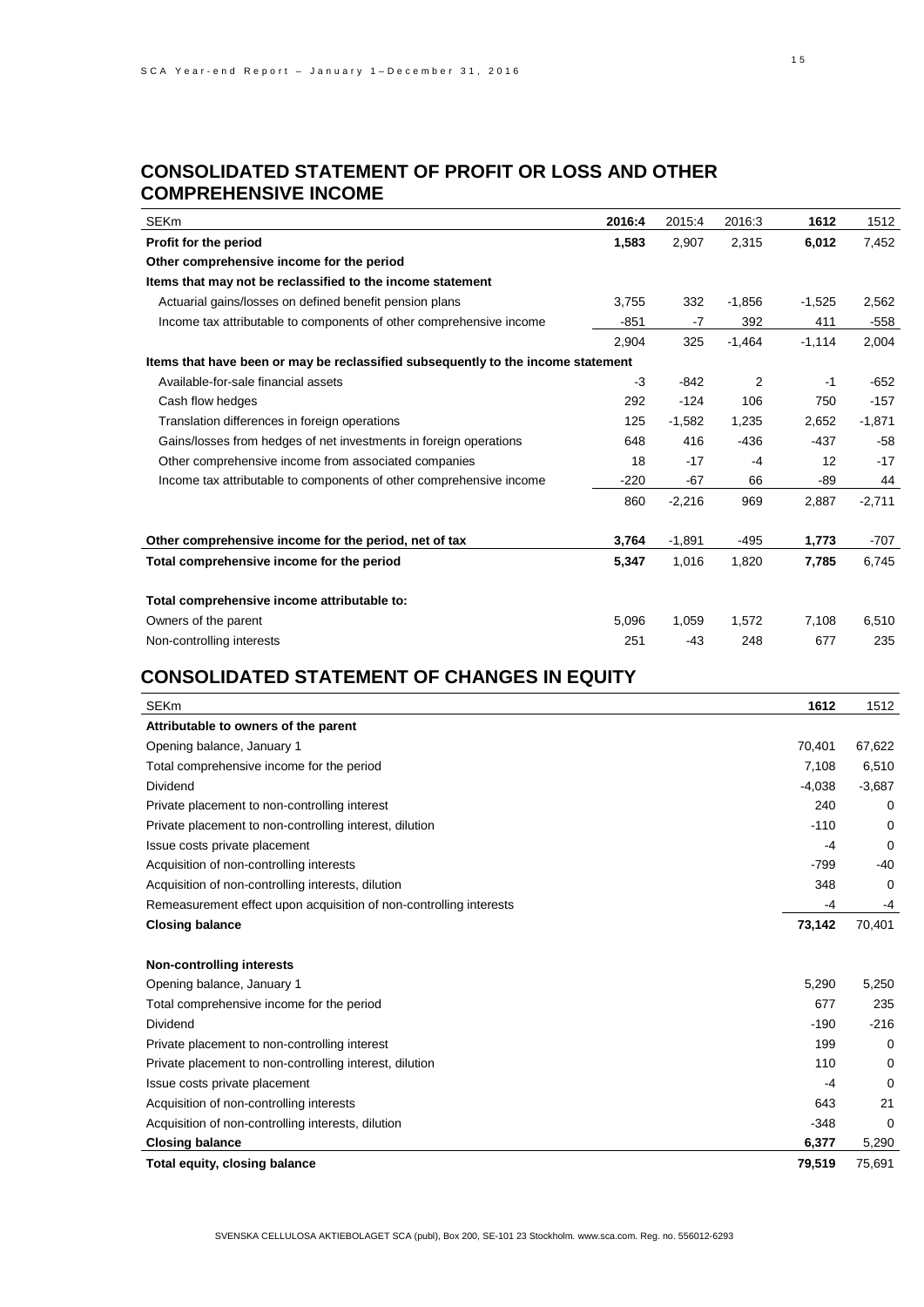| <b>SEKm</b>                                          | 1612      | 1512      |
|------------------------------------------------------|-----------|-----------|
| Operating cash surplus                               | 19,343    | 18,312    |
| Change in working capital                            | 1,970     | $-399$    |
| Current capital expenditures, net                    | $-5,181$  | $-4,162$  |
| Restructuring costs, etc.                            | $-1,184$  | $-830$    |
| Operating cash flow                                  | 14,948    | 12,921    |
|                                                      |           |           |
| <b>Financial items</b>                               | $-919$    | $-955$    |
| Income taxes paid                                    | $-3,799$  | $-2,208$  |
| Other                                                | 152       | 132       |
| Cash flow from current operations                    | 10,382    | 9,890     |
|                                                      |           |           |
| Acquisitions                                         | $-6,598$  | -93       |
| Strategic capital expenditures in non-current assets | $-4,264$  | $-3,125$  |
| <b>Divestments</b>                                   | 489       | 329       |
| Cash flow before dividend                            | 9         | 7,001     |
| Private placement to non-controlling interest        | 435       | $\Omega$  |
| <b>Dividend</b>                                      | $-4,228$  | $-3,903$  |
| Net cash flow                                        | $-3,784$  | 3,098     |
|                                                      |           |           |
| Net debt at the start of the period                  | $-29,478$ | $-35,947$ |
| Net cash flow                                        | $-3,784$  | 3,098     |
| Remeasurement to equity                              | $-1,526$  | 1,910     |
| <b>Translation differences</b>                       | $-573$    | 1,461     |
| Net debt at the end of the period                    | $-35,361$ | $-29,478$ |
|                                                      |           |           |
| Debt/equity ratio                                    | 0.44      | 0.39      |
| Debt payment capacity, %                             | 40        | 47        |

## **CONSOLIDATED OPERATING CASH FLOW ANALYSIS**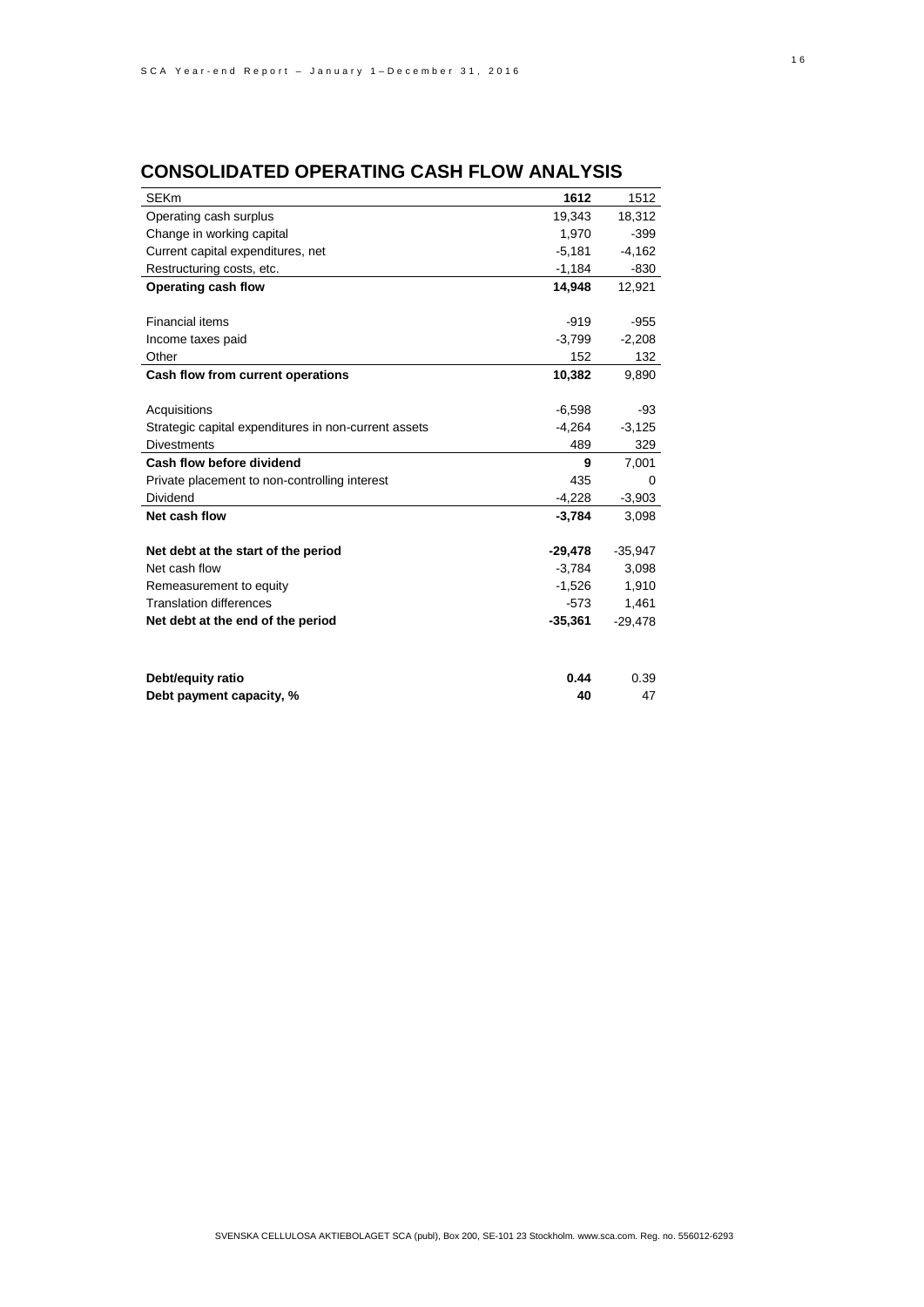## **CONSOLIDATED CASH FLOW STATEMENT**

| <b>SEKm</b>                                                                      | 1612            | 1512              |
|----------------------------------------------------------------------------------|-----------------|-------------------|
|                                                                                  |                 |                   |
| <b>Operating activities</b>                                                      |                 |                   |
| Profit before tax                                                                | 10,360          | 9,992             |
| Adjustment for non-cash items <sup>1</sup>                                       | 7,025           | 6,604             |
|                                                                                  | 17,385          | 16,596            |
| Paid tax                                                                         | $-3,799$        | $-2,208$          |
| Cash flow from operating activities                                              |                 |                   |
| before changes in working capital                                                | 13,586          | 14,388            |
| Cash flow from changes in working capital<br>Change in inventories               |                 |                   |
|                                                                                  | 1,076<br>$-236$ | $-1,390$          |
| Change in operating receivables<br>Change in operating liabilities               | 1,130           | $-1,129$<br>2,120 |
|                                                                                  |                 |                   |
| Cash flow from operating activities                                              | 15,556          | 13,989            |
| <b>Investing activities</b>                                                      |                 |                   |
| Acquisitions                                                                     | $-4,420$        | -74               |
| <b>Divestments</b>                                                               | 489             | 329               |
| Investment in tangible and intangible assets                                     | $-9,368$        | $-7,591$          |
| Sale of tangible assets                                                          | 186             | 304               |
| Sale of securities                                                               | 141             | 2,046             |
| Repayment of loans from external parties                                         | 0               | 177               |
| Cash flow from investing activities                                              | $-12,972$       | -4,809            |
|                                                                                  |                 |                   |
| <b>Financing activities</b>                                                      |                 |                   |
| New issue to non-controlling interests                                           | 435             | 0                 |
| Acquisition of non-controlling interests                                         | $-50$           | $-11$             |
| Loans raised                                                                     | 16,165          | 11,100            |
| Amortization of loans                                                            | $-15,614$       | $-15,039$         |
| Dividend                                                                         | $-4,228$        | $-3,903$          |
| Cash flow from financing activities                                              | $-3,292$        | $-7,853$          |
| Cash flow for the period                                                         | $-708$          | 1,327             |
| Cash and cash equivalents at the beginning of the period                         | 5,042           | 3,815             |
| Translation differences in cash and cash equivalents                             | 148             | $-100$            |
| Cash and cash equivalents at the end of the period                               | 4,482           | 5,042             |
|                                                                                  |                 |                   |
| Cash flow from operating activities per share, SEK                               | 22.06           | 19.84             |
| Reconciliation with consolidated operating cash flow statement                   |                 |                   |
| Cash flow for the period                                                         | $-708$          | 1,327             |
| Repayment of loans from external parties                                         | -141            | -177              |
| Sale of securities                                                               | 0               | $-2,046$          |
| Loans raised                                                                     | $-16, 165$      | $-11,100$         |
| Financial liabilities (additional purchase price) at acquisitions                | 0               | -9                |
| Net debt in acquired and divested operations                                     | $-2,128$        | 0                 |
| Amortization of borrowing                                                        | 15,614          | 15,039            |
| Investment through financial lease                                               | -264            | 0                 |
| Accrued interest                                                                 | 8               | 64                |
| Net cash flow according to consolidated operating cash flow statement            | $-3,784$        | 3,098             |
|                                                                                  |                 |                   |
| <sup>1</sup> Depreciation/amortization and impairment of non-current assets      | 6,806           | 8,216             |
| Fair-value measurement of forest assets                                          | -689            | -476              |
| Gains/loss on assets sales and swaps of assets                                   | 19              | 21                |
| Unpaid related to efficiency programs                                            | 571             | 232               |
| Gain/loss on divestments                                                         | -265            | -92               |
| Payments related to efficiency programs recognized                               | $-262$          | $-302$            |
| Provision related to ongoing antitrust cases<br>Gain/loss on sales of securities | 813<br>0        | 0<br>-970         |
| Other                                                                            | 32              | -25               |
| Total                                                                            | 7,025           | 6,604             |
|                                                                                  |                 |                   |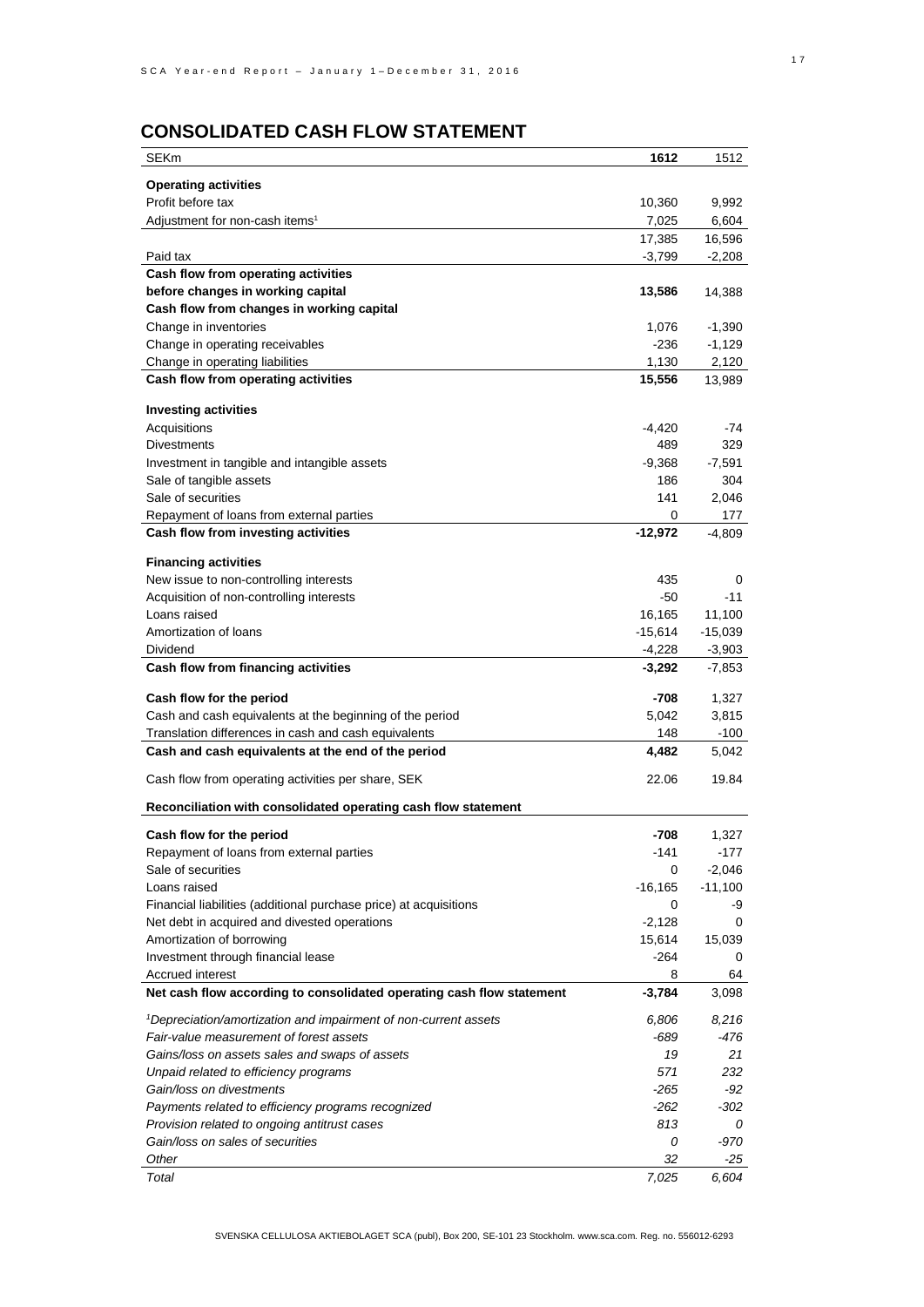# **CONSOLIDATED BALANCE SHEET**

| <b>SEKm</b>                                    | Note | December 31, 2016 | December 31, 2015 |
|------------------------------------------------|------|-------------------|-------------------|
| Assets                                         |      |                   |                   |
| Goodwill                                       |      | 19,257            | 15,412            |
| Other intangible assets                        |      | 7,750             | 7,440             |
| Buildings, land, machinery and equipment       |      | 62,184            | 54,532            |
| <b>Biological assets</b>                       |      | 30,770            | 30,119            |
| Participation in joint ventures and associates |      | 1,123             | 1,078             |
| Shares and participation                       |      | 46                | 45                |
| Surplus in funded pension plans                |      | 1,186             | 371               |
| Non-current financial assets                   | 4    | 722               | 1,032             |
| Deferred tax assets                            |      | 1,465             | 1,063             |
| Other non-current assets                       | 4    | 242               | 150               |
| Total non-current assets                       |      | 124,745           | 111,242           |
| Inventories                                    |      | 14,347            | 14,661            |
| Trade receivables                              | 4    | 17,811            | 16,829            |
| Current tax assets                             |      | 741               | 872               |
| Other current receivables                      |      | 2,898             | 2,831             |
| <b>Current financial assets</b>                | 4    | 568               | 775               |
| Non-current assets held for sale               |      | 156               | 120               |
| Cash and cash equivalents                      |      | 4,482             | 5,042             |
| Total current assets                           |      | 41,003            | 41,130            |
| <b>Total assets</b>                            |      | 165,748           | 152,372           |
| Equity                                         |      |                   |                   |
| Share capital                                  |      | 2,350             | 2,350             |
| Other capital provided                         |      | 6,830             | 6,830             |
| Reserves                                       |      | 400               | $-2,242$          |
| Retained earnings                              |      | 63,562            | 63,463            |
| Attributable to owner of the Parent            |      | 73,142            | 70,401            |
| Non-controlling interests                      |      | 6,377             | 5,290             |
| Total equity                                   |      | 79,519            | 75,691            |
|                                                |      |                   |                   |
| Liabilities                                    |      |                   |                   |
| Non-current financial liabilities              | 4    | 31,360            | 21,475            |
| Provisions for pensions                        |      | 5,602             | 2,771             |
| Deferred tax liabilities                       |      | 11,718            | 11,076            |
| Other non-current provisions                   |      | 1,413             | 901               |
| Other non-current liabilities                  | 4    | 181               | 258               |
| Total non-current liabilities                  |      | 50,274            | 36,481            |
| Current financial liabilities <sup>1</sup>     | 4    | 5,357             | 12,452            |
| Trade payables                                 | 4    | 15,750            | 14,351            |
| <b>Current tax liabilities</b>                 |      | 935               | 827               |
| Current provisions                             |      | 1,447             | 990               |
| Other current liabilities                      |      | 12,466            | 11,580            |
| Total current liabilities                      |      | 35,955            | 40,200            |
| <b>Total liabilities</b>                       |      | 86,229            | 76,681            |
| Total equity and liabilities                   |      | 165,748           | 152,372           |
|                                                |      |                   |                   |

*<sup>1</sup>Committed credit lines amount to SEK19,164m of which unutilized SEK 19,164m.*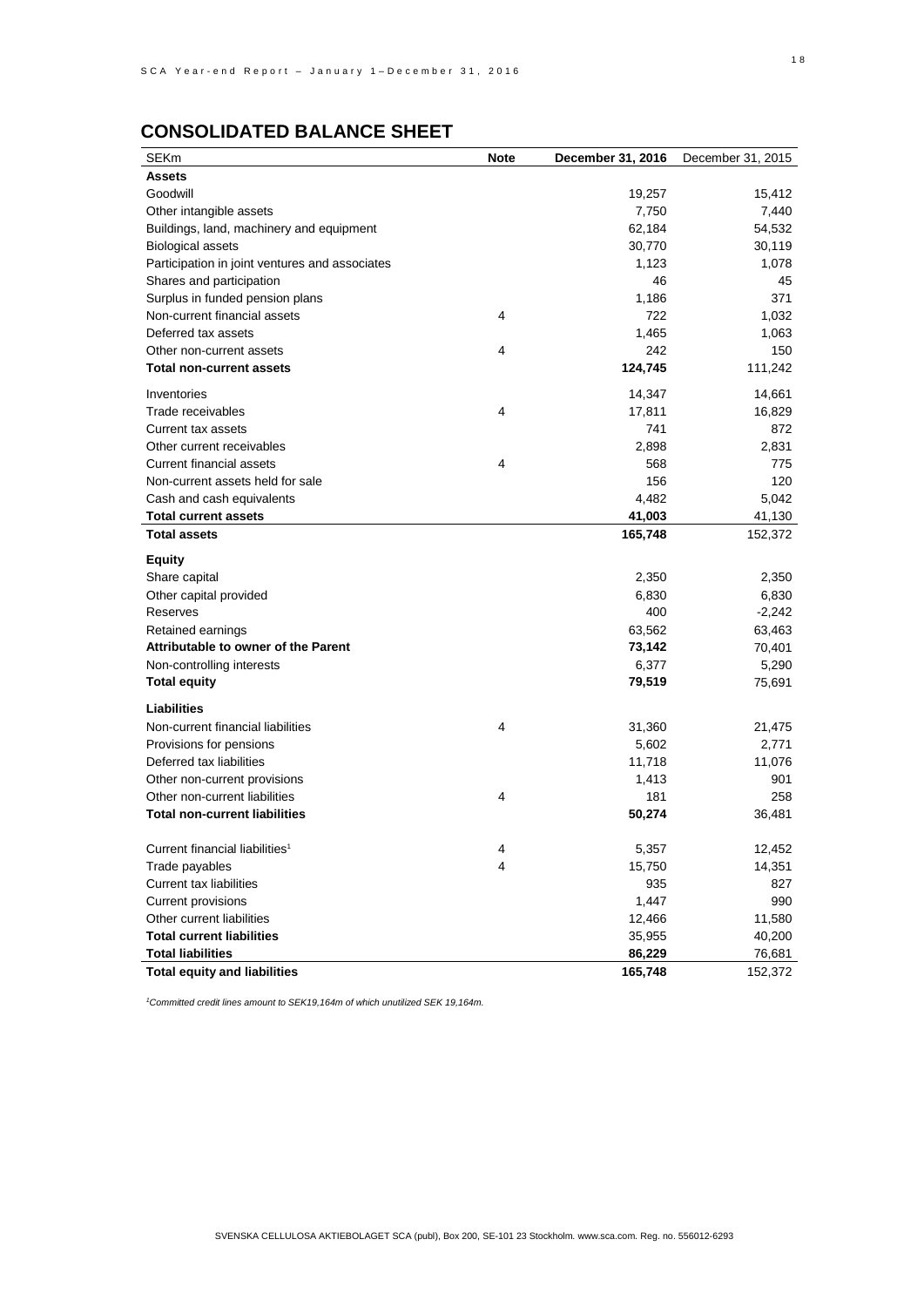| <b>SEKm</b>                                                                      | December 31, 2016 | December 31, 2015 |
|----------------------------------------------------------------------------------|-------------------|-------------------|
|                                                                                  |                   |                   |
| Debt/equity ratio                                                                | 0.44              | 0.39              |
| Equity/assets ratio                                                              | 44%               | 46%               |
| Return on capital employed*                                                      | 10.1%             | 10.1%             |
| Return on equity                                                                 | 7.9%              | 9.9%              |
| Excluding items affecting comparability:                                         |                   |                   |
| Return on capital employed*                                                      | 12.5%             | 12.0%             |
| Return on equity                                                                 | 11.0%             | 11.6%             |
| *) Rolling twelve months                                                         |                   |                   |
| Equity per share, SEK                                                            | 113               | 107               |
| Capital employed                                                                 | 114,880           | 105,169           |
| - of which working capital                                                       | 6,883             | 8,167             |
| Provisions for restructuring costs are included in the balance sheet as follows: |                   |                   |
| - Other provisions**                                                             | 1,413             | 901               |
| - Operating liabilities                                                          | 898               | 548               |
|                                                                                  |                   |                   |
| **) of which, provision for tax risks                                            | 516               | 798               |
| Net debt                                                                         | 35,361            | 29,478            |
| <b>Total Equity</b>                                                              | 79,519            | 75,691            |
|                                                                                  |                   |                   |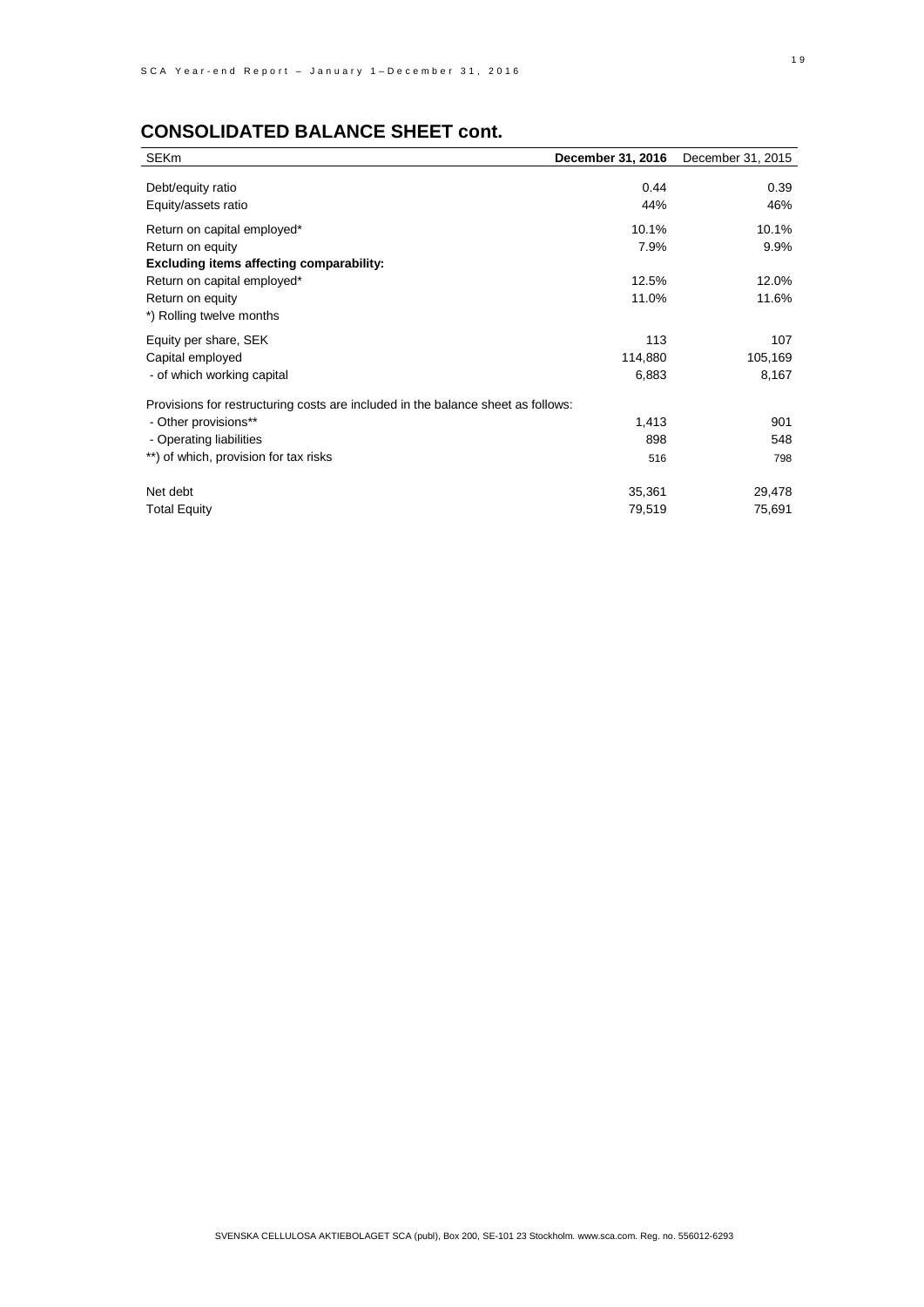|                        | . .     |         |        |        |        |        |        |        |
|------------------------|---------|---------|--------|--------|--------|--------|--------|--------|
| <b>SEKm</b>            | 1612    | 1512    | 2016:4 | 2016:3 | 2016:2 | 2016:1 | 2015:4 | 2015:3 |
| Personal Care          | 33.651  | 34,344  | 8.711  | 8.362  | 8.427  | 8.151  | 8.681  | 8.668  |
| Tissue                 | 67.561  | 64.184  | 18.044 | 16.889 | 16.514 | 16,114 | 16.366 | 16.292 |
| <b>Forest Products</b> | 16.587  | 17.279  | 4.268  | 4.045  | 4.219  | 4.055  | 4.133  | 4.232  |
| Other                  | 26      | -9      | 17     | -16    | 42     | $-17$  |        | 13     |
| Intra-group deliveries | $-511$  | $-482$  | $-143$ | $-126$ | $-116$ | $-126$ | $-142$ | $-106$ |
| <b>Total net sales</b> | 117.314 | 115,316 | 30.897 | 29.154 | 29.086 | 28,177 | 29.040 | 29.099 |

## **NET SALES (business area reporting)**

# **ADJUSTED OPERATING PROFIT (business area reporting)**

| <b>SEKm</b>                                                                   | 1612     | 1512     | 2016:4   | 2016:3 | 2016:2   | 2016:1 | 2015:4 | 2015:3   |
|-------------------------------------------------------------------------------|----------|----------|----------|--------|----------|--------|--------|----------|
| <b>Personal Care</b>                                                          | 4,255    | 3.990    | 1.143    | 1.068  | 1.070    | 974    | 1.086  | 1,058    |
| Tissue                                                                        | 8.155    | 7.217    | 2.215    | 2.137  | 1.977    | 1.826  | 1.943  | 1,892    |
| <b>Forest Products</b>                                                        | 2.211    | 2,605    | 552      | 589    | 522      | 548    | 612    | 693      |
| Other                                                                         | $-632$   | -798     | $-225$   | -142   | $-164$   | $-101$ | $-187$ | $-172$   |
| Total adjusted operating profit 1                                             | 13,989   | 13.014   | 3,685    | 3.652  | 3.405    | 3.247  | 3.454  | 3.471    |
| Financial items                                                               | $-919$   | $-955$   | $-289$   | $-175$ | $-130$   | $-325$ | $-259$ | $-233$   |
| Profit before tax 1                                                           | 13.070   | 12.059   | 3.396    | 3.477  | 3.275    | 2.922  | 3.195  | 3.238    |
| Tax                                                                           | $-4.775$ | $-3.306$ | $-1.193$ | $-685$ | $-2.161$ | $-736$ | -1.046 | $-803$   |
| Net profit for the period $2$                                                 | 8.295    | 8.753    | 2.203    | 2.792  | 1,114    | 2.186  | 2.149  | 2.435    |
| <sup>1</sup> Excluding items affecting comparability before tax amounting to: | $-2,710$ | $-2,067$ | $-696$   | $-710$ | $-1,113$ | $-191$ | 697    | $-2,484$ |
| <sup>2</sup> Excluding items affecting comparability after tax amounting to:  | $-2,283$ | $-1,301$ | $-620$   | $-477$ | $-1,035$ | $-151$ | 758    | $-1,867$ |

# **ADJUSTED OPERATING MARGIN (business area reporting)**

| %                      | 1612 | 1512 | 2016:4 | 2016:3 | 2016:2 | 2016:1 | 2015:4 | 2015:3 |
|------------------------|------|------|--------|--------|--------|--------|--------|--------|
| Personal Care          | 12.6 | 11.6 | 13.1   | 12.8   | 12.7   | 11.9   | 12.5   | 12.2   |
| Tissue                 | 12.1 | 11.2 | 12.3   | 12.7   | 12.0   | 11.3   | 11.9   | 11.6   |
| <b>Forest Products</b> | 13.3 | 15.1 | 12.9   | 14.6   | 12.4   | 13.5   | 14.8   | 16.4   |

## **STATEMENT OF PROFIT OR LOSS**

| <b>SEKm</b>                                       | 2016:4    | 2016:3    | 2016:2    | 2016:1    | 2015:4    |
|---------------------------------------------------|-----------|-----------|-----------|-----------|-----------|
| Net sales                                         | 30,897    | 29.154    | 29.086    | 28.177    | 29,040    |
| Adjust Cost of goods sold                         | $-22,525$ | $-21.071$ | $-21.297$ | $-20.828$ | $-21,372$ |
| Items affecting comparability                     | $-130$    | $-353$    | $-106$    | $-22$     | -61       |
| Gross profit                                      | 8.242     | 7.730     | 7.683     | 7.327     | 7,607     |
| Sales, general and administration                 | $-4,732$  | -4,473    | $-4.417$  | $-4.134$  | $-4,270$  |
| Items affecting comparability                     | -566      | $-357$    | $-1.007$  | $-169$    | 758       |
| Share of profits of associates and joint ventures | 45        | 42        | 33        | 32        | 56        |
| Operating profit                                  | 2,989     | 2,942     | 2.292     | 3,056     | 4,151     |
| Financial items                                   | $-289$    | -175      | $-130$    | $-325$    | $-259$    |
| Profit before tax                                 | 2,700     | 2,767     | 2,162     | 2,731     | 3,892     |
| Taxes                                             | $-1,117$  | -452      | $-2,083$  | $-696$    | $-985$    |
| Net profit for the period                         | 1,583     | 2.315     | 79        | 2.035     | 2.907     |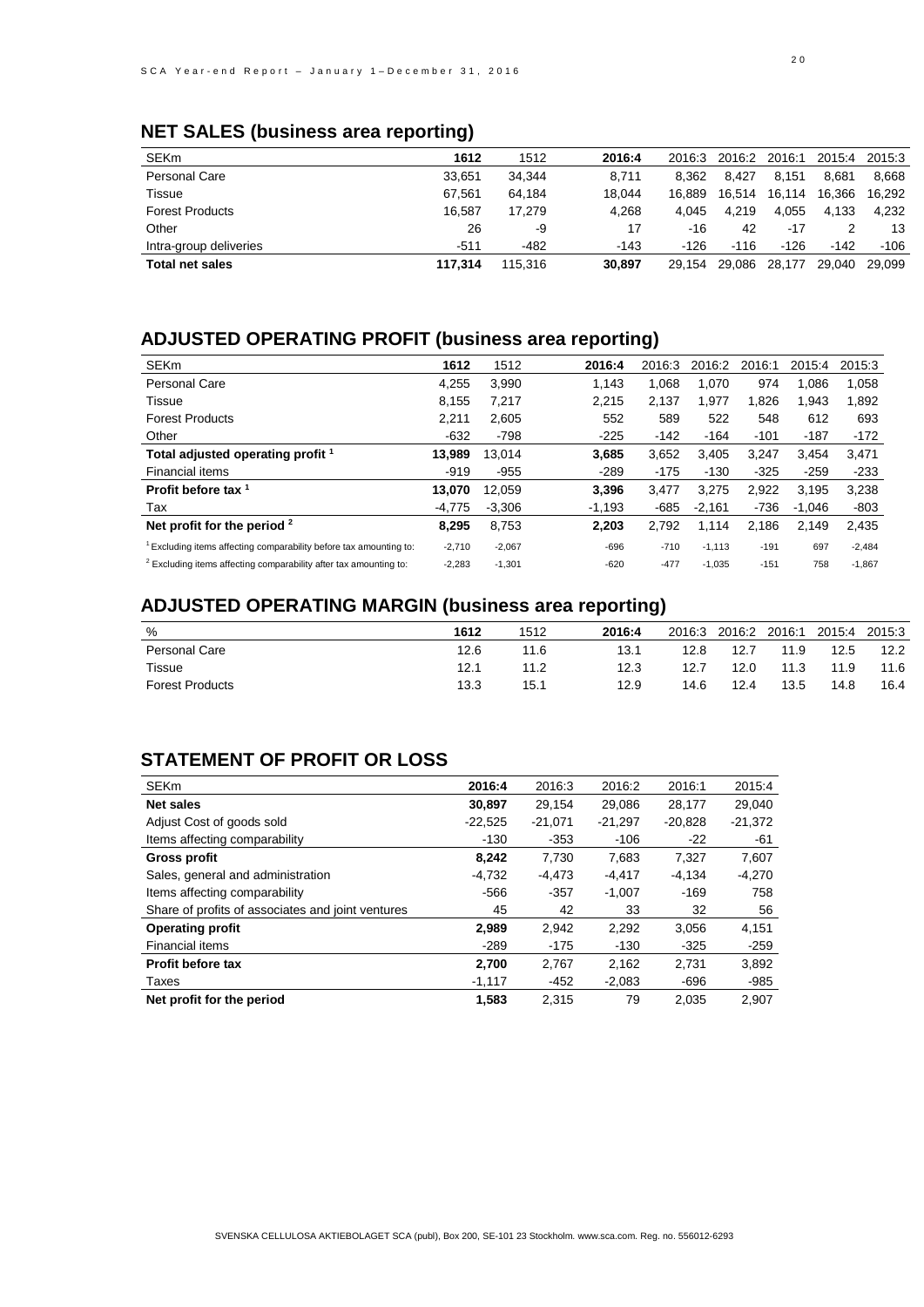## **INCOME STATEMENT PARENT COMPANY**

| <b>SEKm</b>               | 1612   | 1512     |
|---------------------------|--------|----------|
| Administrative expenses   | $-829$ | $-1,109$ |
| Other operating income    | 539    | 430      |
| Other operating expenses  | $-202$ | $-200$   |
| <b>Operating profit</b>   | $-492$ | $-879$   |
| Financial items           | 43,394 | 10,976   |
| Profit before tax         | 42,902 | 10,097   |
| Untaxed reserve and Tax   | $-357$ | $-365$   |
| Net profit for the period | 42,545 | 9,732    |

Financial items were affected during the period by a one-time dividend of EUR 3,504m (SEK 32,432m) from SCA Group Holding B.V. Financial assets have increased by a corresponding amount.

### **BALANCE SHEET PARENT COMPANY**

| <b>SEKm</b>                              | December 31, 2016 | December 31, 2015 |
|------------------------------------------|-------------------|-------------------|
| Intangible assets                        | 0                 | 0                 |
| Tangible assets                          | 8,271             | 8,190             |
| Financial assets                         | 79,880            | 140,198           |
| Total non-current assets                 | 88,151            | 148,388           |
| Total current assets                     | 61,147            | 2,430             |
| <b>Total assets</b>                      | 149,298           | 150,818           |
|                                          |                   |                   |
| Restricted equity                        | 10,996            | 10,996            |
| Unrestricted equity                      | 87,390            | 48,883            |
| Total equity                             | 98,386            | 59,879            |
| Untaxed reserves                         | 242               | 230               |
| <b>Provisions</b>                        | 1,330             | 1,674             |
| Non-current liabilities                  | 2,271             | 16,555            |
| <b>Current liabilities</b>               | 47,069            | 72,480            |
| Total equity, provisions and liabilities | 149,298           | 150,818           |

In SCA's parent company, transactions have been carried out to prepare for a distribution and listing of the hygiene business contingent upon a decision by the Board of Directors to propose a distribution and listing of the hygiene business to the 2017 Annual General Meeting.

The change in financial assets pertains mainly to shares in subsidiaries, where SCA AB has made a capital contribution of SEK 75,000m to SCA Hygiene AB, which increased the value of shares in subsidiaries by a corresponding amount. SCA Hygiene AB thereafter acquired Group Holding BV for a book value of SEK 95,000m from SCA AB. In addition, transfer of certain assets and liabilities was made to SCA Hygiene AB for a preliminary purchase price of approximately SEK 12,000m, which includes a transfer of SCA Capital at a value of SEK 71,000m and internal liabilities of approximately SEK 58 000m.

In October, SCA's holders of bonds issued under the company's EMTN program approved a substitution of counterparty from SCA AB to SCA Hygiene AB, entailing that non-current assets decreased by SEK 20,000m and were replaced with a current internal liability of a corresponding amount.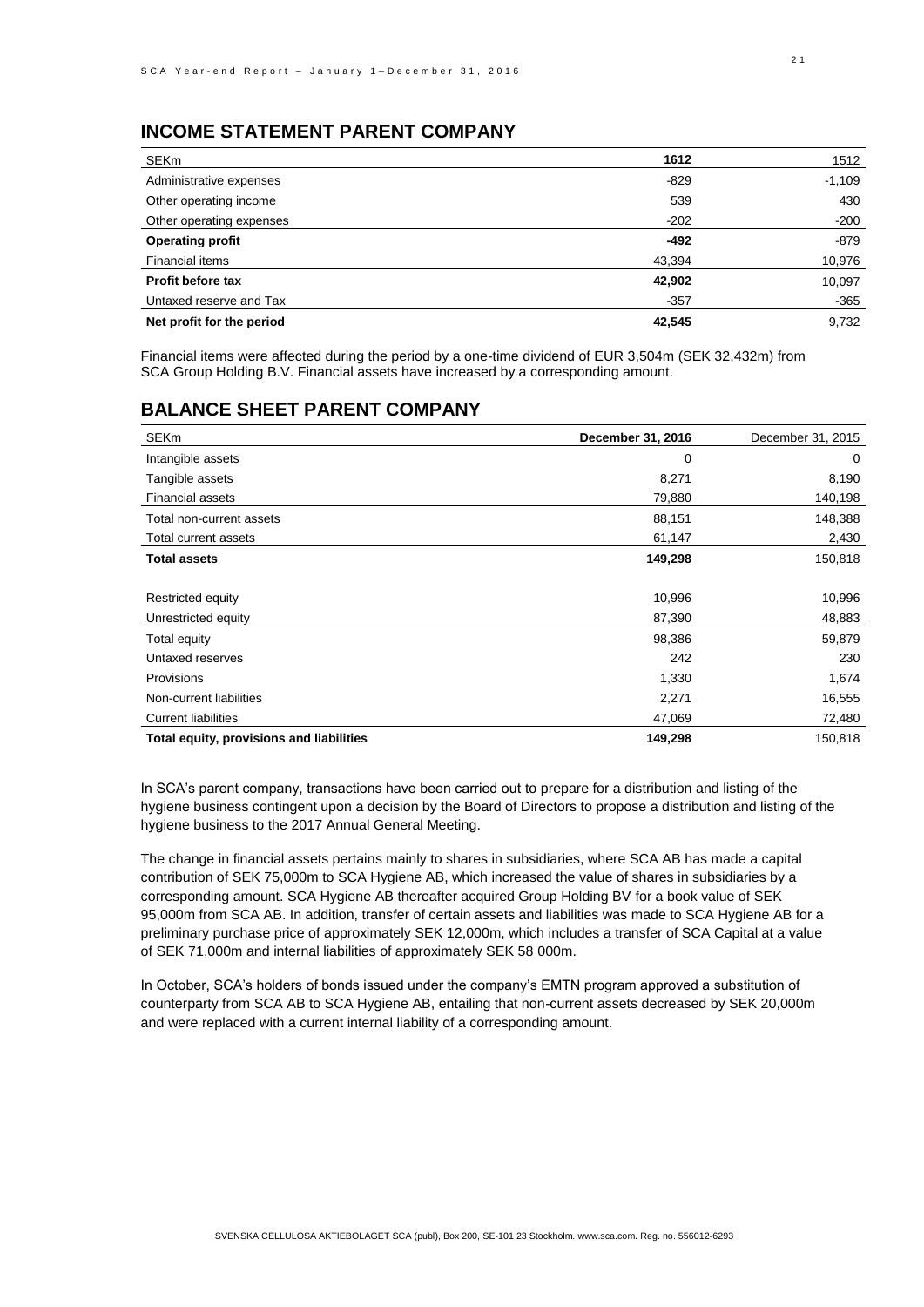# **NOTES**

## **1 ACCOUNTING PRINCIPLES**

This year-end report has been prepared in accordance with IAS 34 and recommendation RFR 1 of the Swedish Financial Reporting Board (RFR), and with regards to the Parent Company, RFR 2.

Effective January 1, 2016, SCA applies the following new or amended IFRSs:

- IAS 1 Amendments to IAS 1: Disclosure Initiative
- Annual improvements to IFRSs 2012–2014 Cycle
- Amendments to IAS 27: Equity Method in Separate Financial Statements
- Amendments to IAS 16 and IAS 38: Clarification of Acceptable Methods of Depreciation and Amortization
- Amendments to IFRS 11 Accounting for Acquisitions of Interests in Joint Operations, Improvements to IFRSs 2011–2013 Cycle

These standards are not judged to have any material impact on the Group's or Parent Company's result of operations or financial position.

In other respects, the accounting principles applied correspond to those described in the 2015 Annual Report.

### **2 RISKS AND UNCERTAINTIES**

SCA's risk exposure and risk management are described on pages 76–81 of the 2015 Annual Report. No significant changes have taken place that have affected the reported risks.

Risks in conjunction with company acquisitions are analyzed in the due diligence processes that SCA carries out prior to all acquisitions. In cases where acquisitions have been carried out that may affect the assessment of SCA's risk exposure, these are described under the heading "Other events" in interim reports.

#### **Risk management processes**

SCA's board decides on the Group's strategic direction, based on recommendations made by Group management. Responsibility for the long-term, overall management of strategic risks corresponds to the company's delegation structure, from the Board to the CEO and from the CEO to the business unit presidents. This means that most operational risks are managed by SCA's business units at the local level, but that they are coordinated when considered necessary. The tools used in this coordination consist primarily of the business units' regular reporting and the annual strategy process, where risks and risk management are a part of the process.

SCA's financial risk management is centralized, as is the Group's internal bank for the Group companies' financial transactions and management of the Group's energy risks. Financial risks are managed in accordance with the Group's finance policy, which is adopted by SCA's board and which – together with SCA's energy risk policy – makes up a framework for risk management. Risks are aggregated and monitored on a regular basis to ensure compliance with these guidelines. SCA has also centralized other risk management.

SCA has a staff function for internal audit, which monitors compliance in the organization with the Group's policies.

## **3 RELATED PARTY TRANSACTIONS**

No transactions have been carried out between SCA and related parties that have had a material impact on the company's financial position and results of operations.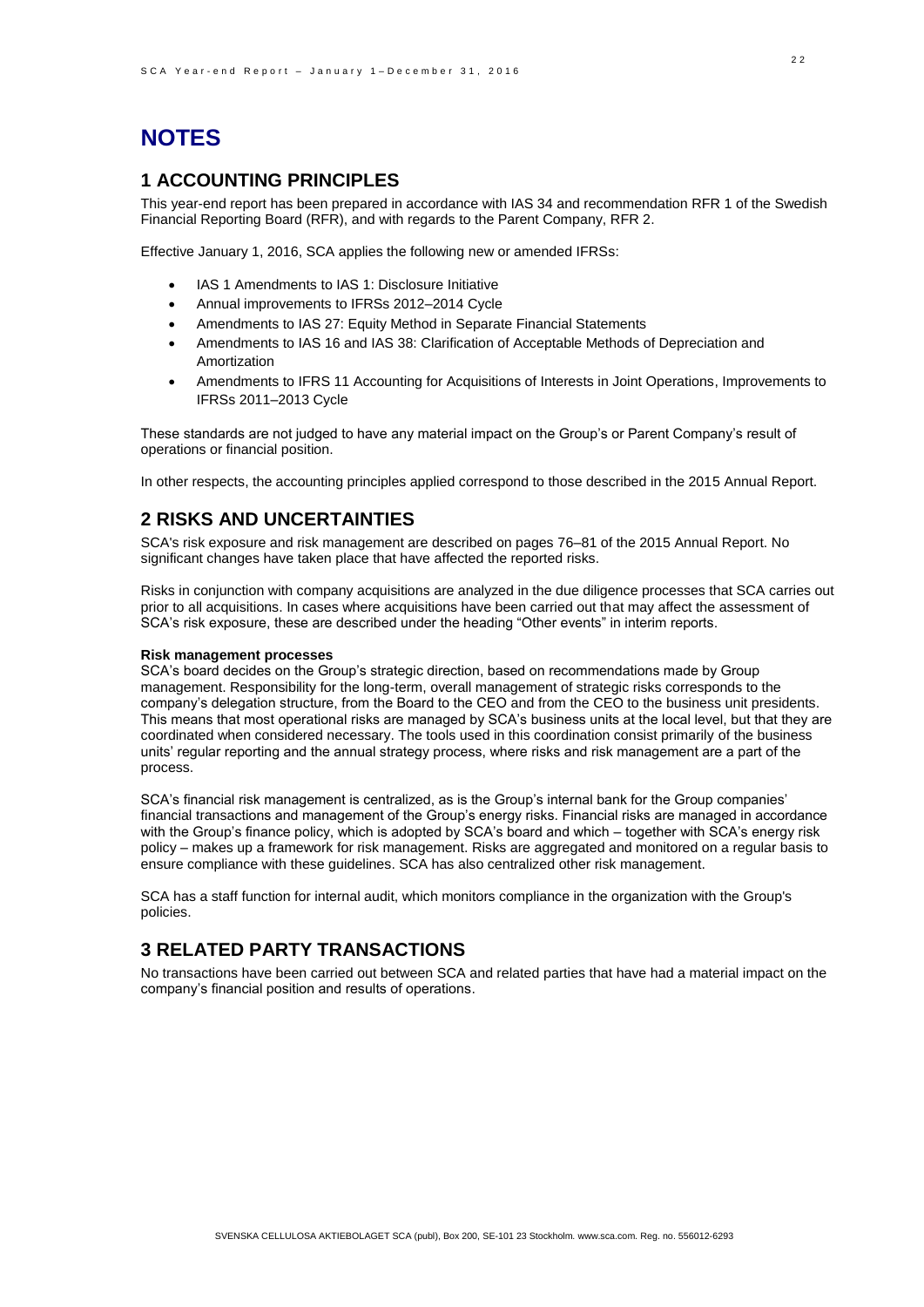## **4 FINANCIAL INSTRUMENTS PER CATEGORY**

Distribution by level for measurement at fair value.

|                                      |               |                |             |            | Financial   |                          |        |
|--------------------------------------|---------------|----------------|-------------|------------|-------------|--------------------------|--------|
|                                      |               | Measured at    | Derivatives | Available- | liabilities |                          |        |
|                                      | Carrying      | fair value     | used for    | for-sale   | measured at |                          |        |
|                                      | amount in the | through profit | hedge       | financial  | amortized   | Of which fair value      |        |
| <b>SEKm</b>                          | balance sheet | or loss        | accounting  | assets     | cost        | by level <sup>1</sup>    |        |
| December 31, 2016                    |               |                |             |            |             | 1                        | 2      |
|                                      |               |                |             |            |             |                          |        |
| Derivatives                          | 1,259         | 313            | 946         |            |             |                          | 1,259  |
| Non-current financial assets         | 90            |                |             | 90         |             | 82                       | 8      |
| <b>Total assets</b>                  | 1,349         | 313            | 946         | 90         |             | 82                       | 1,267  |
| Derivatives                          | 705           | 567            | 138         |            |             |                          | 705    |
| <b>Financial liabilities</b>         |               |                |             |            |             |                          |        |
| <b>Current financial liabilities</b> | 4,656         | 425            |             |            | 4,231       |                          | 425    |
| Non-current financial liabilities    | 31,338        | 16,021         |             |            | 15,317      |                          | 16,021 |
| <b>Total liabilities</b>             | 36,699        | 17,013         | 138         |            | 19,548      |                          | 17,151 |
| December 31, 2015                    |               |                |             |            |             |                          |        |
| <b>Derivatives</b>                   | 1,225         | 576            | 649         |            |             |                          | 1,225  |
| Non-current financial assets         | 83            |                |             | 83         |             | 75                       | 8      |
| <b>Total assets</b>                  | 1,308         | 576            | 649         | 83         |             | 75                       | 1,233  |
| Derivatives                          | 1,090         | 538            | 552         |            |             | $\overline{\phantom{a}}$ | 1,090  |
| <b>Financial liabilities</b>         |               |                |             |            |             |                          |        |
| <b>Current financial liabilities</b> | 11,866        | 5,634          |             |            | 6,232       |                          | 5,634  |
| Non-current financial liabilities    | 21,353        | 10,967         |             |            | 10,386      |                          | 10,967 |
| <b>Total liabilities</b>             | 34.309        | 17,139         | 552         |            | 16,618      |                          | 17,691 |

<sup>1</sup> No financial instruments have been classified to level 3

The fair value of trade receivables, other current and non-current receivables, cash and cash equivalents, trade payables and other current and non-current liabilities is estimated to be equal to their book value. The total fair value of financial liabilities is SEK 37,047m (33,877).

No transfers between level 1 and 2 were made during the period.

The fair value of financial instruments is calculated based on current market quotations on the balance sheet date. The value of derivatives is based on published prices in an active market. The fair value of debt instruments is set using valuation models, such as discounting of future cash flows to quoted market interest rates for the respective durations.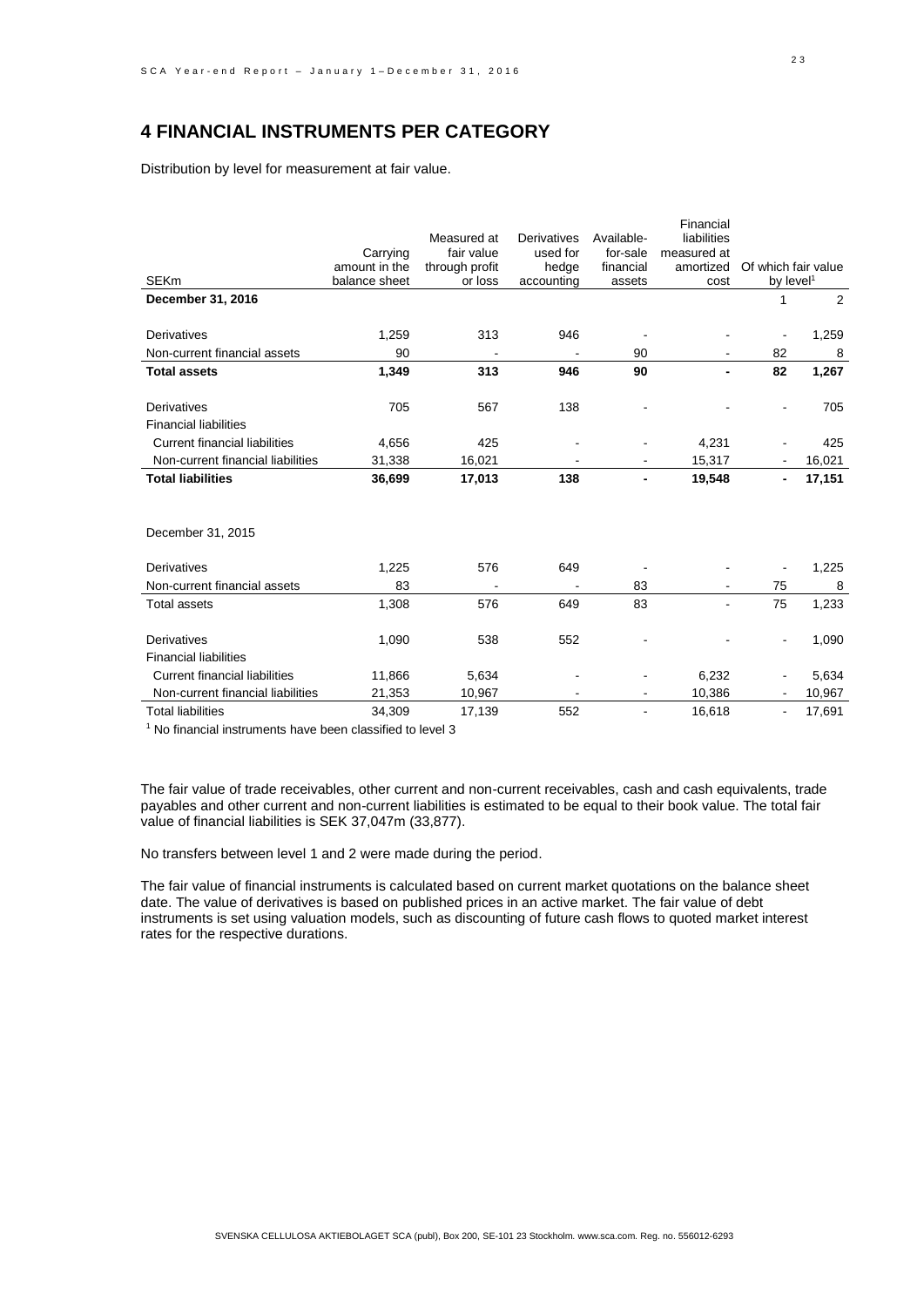## **5 ACQUISITIONS AND DIVESTMENTS**

On October 13, 2015, SCA communicated that it had made a public offer for Wausau Paper Corp., one of the largest Away-from-Home tissue companies in North America. On November 17, 2015, the deal was approved by the U.S. authorities, and at a shareholder meeting on January 20, 2016, Wausau Paper's shareholders accepted the offer from SCA. The transaction was closed on January 21, 2016, and SCA consolidates the company as from that date. The purchase consideration was USD 513m (SEK 4,401m) in cash. The preliminary purchase price allocation has been adjusted compared with the first quarter, as additional information has been obtained about fair values, and new calculations have been made with respect to intangible assets. Goodwill is justified by synergies between SCA and Wausau Paper, among other things by giving customers a broad portfolio of products. The acquisition is expected to generate annual synergies of approximately USD 40m, with full effect three years after closing. Synergies are expected in sourcing, production, logistics, reduced imports, higher volumes of premium products, and reduced selling and administrative costs. Restructuring costs are expected to amount to approximately USD 50m.

The acquisition has affected the Group's net sales from the date of acquisition by SEK 2,996m, adjusted operating profit by SEK 272m, and profit for the period before tax, including items affecting comparability, by SEK 32m. If the acquisition had been consolidated as from January 1, 2016, anticipated net sales would have totaled SEK 3,164m, and profit before tax, including items affecting comparability, would have been SEK 48m.

| Purchase price allocation, Wausau Paper Corp.<br><b>SEKm</b>                                            | Preliminary |
|---------------------------------------------------------------------------------------------------------|-------------|
| Intangible assets                                                                                       | 213         |
| Non-current assets                                                                                      | 2,896       |
| Current assets                                                                                          | 672         |
| Cash and cash equivalents                                                                               | 14          |
| Net debt                                                                                                | $-2,127$    |
| Provisions and other non-current liabilities                                                            | $-71$       |
| Operating liabilities                                                                                   | -525        |
| Net identifiable assets and liabilities                                                                 | 1,072       |
| Goodwill                                                                                                | 3,329       |
| <b>Consideration paid</b>                                                                               | 4.401       |
| Consideration paid                                                                                      | $-4,401$    |
| Cash and cash equivalents in acquired operations                                                        | 14          |
| Effect on the Group's cash and cash equivalents (Consolidated cash flow                                 |             |
| statement)                                                                                              | -4,387      |
| Acquired net debt excluding cash and cash equivalents                                                   | $-2,127$    |
| Acquisition of operations including net debt taken over (Consolidated<br>operating cash flow statement) | $-6,514$    |

On October 29, 2015, SCA communicated that the company is divesting its business in Southeast Asia, Taiwan and South Korea for integration with Vinda International Holdings Limited ("Vinda"), a subsidiary that at the end of the period is 54.6%-owned by SCA and is listed on the Hong Kong Stock Exchange. The purchase consideration was set at HKD 2.5bn on a debt-free basis. The transaction was closed on April 1, 2016.

Within the SCA Group this transaction is regarded as a common control transaction, whereby no surplus value has arisen and no earnings effects from surplus values have arisen as a result of the transaction.

During the period SCA sold its 33.33% shareholding in the recycling company IL Recycling. The pertinent authorities approved the transaction in June 2016. The transaction was closed on June 30, 2016, for a preliminary purchase consideration of approximately SEK 240m, resulting in a capital gain of approximately SEK 200m.

On December 19, 2016, SCA communicated that the company has entered into an agreement to acquire BSN medical, a leading medical solutions company. BSN medical develops, manufactures, markets and sells products within wound care, compression therapy and orthopedics. The purchase price for the shares is EUR 1,400m, and takeover of net debt amounts to approximately EUR 1,340m\*. Completion of the transaction is subject to customary regulatory approvals. Closing is expected to take place during the second quarter 2017.

\*Calculated as per December 31, 2016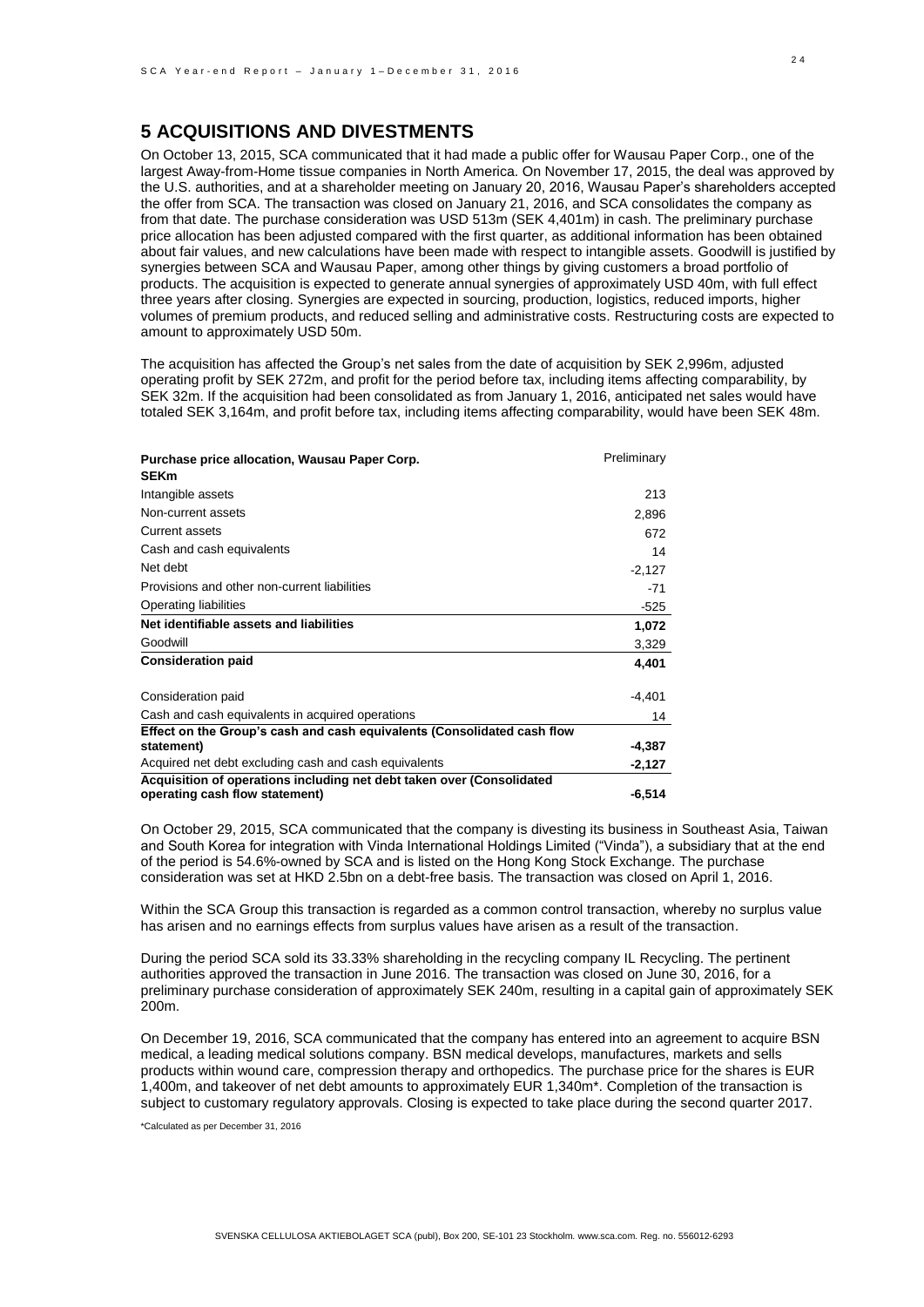## **6 SUPPLEMENTARY SEGMENTAL INFORMATION**

### **Personal Care**

### **Sales per product segment and region**





## **Tissue**





## **Forest Products**

**Sales per product segment and region**



SVENSKA CELLULOSA AKTIEBOLAGET SCA (publ), Box 200, SE-101 23 Stockholm. www.sca.com. Reg. no. 556012-6293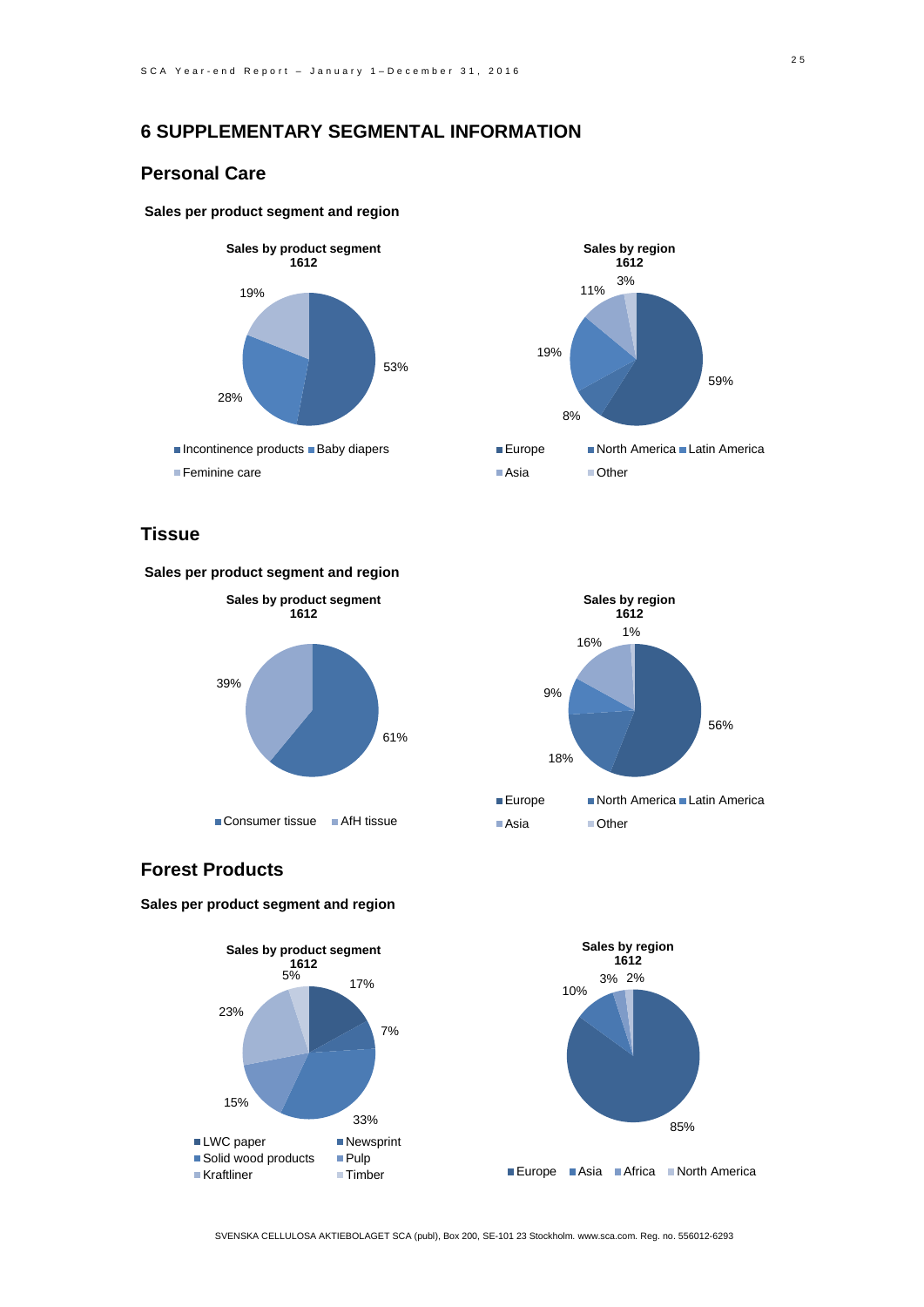### **Biological assets**

The value of biological assets was approximately SEK 30.1bn at the start of the year and approximately SEK 30.8bn at year-end. In the 2016 valuation, the assumptions for future prices and costs as well as for the discount rate (WACC) have been adjusted. The discount rate has been lowered from 6.25% to 5.25% to adapt it to the lower level of interest rates in Sweden. The lower discount rate has resulted in an increase in value by approximately SEK 7.1bn. The assumptions for prices and costs have been changed from 10 to 5 years' historical outcome. In the 2016 valuation, an average timber price of SEK 432 (467) per solid cubic meter under bark (m<sup>3</sup>sub) has been used. The changed assumptions have resulted in a decrease in value by approximately SEK 6.7bn. Other changes amounted to approximately SEK 0.3bn.

### **Standing forest**

| <b>SEKm</b>                             | 1612   | 1512     |
|-----------------------------------------|--------|----------|
| Value, January 1                        | 30,119 | 29,685   |
| Purchases and forest swaps              | 17     | 33       |
| Sales                                   | -55    | $-75$    |
| Other changes in fair value             | 1.472  | 1,549    |
| Change due to felling                   | -783   | $-1,073$ |
| Value, December 31                      | 30,770 | 30,119   |
| Deferred tax related to standing forest | 6.769  | 6.626    |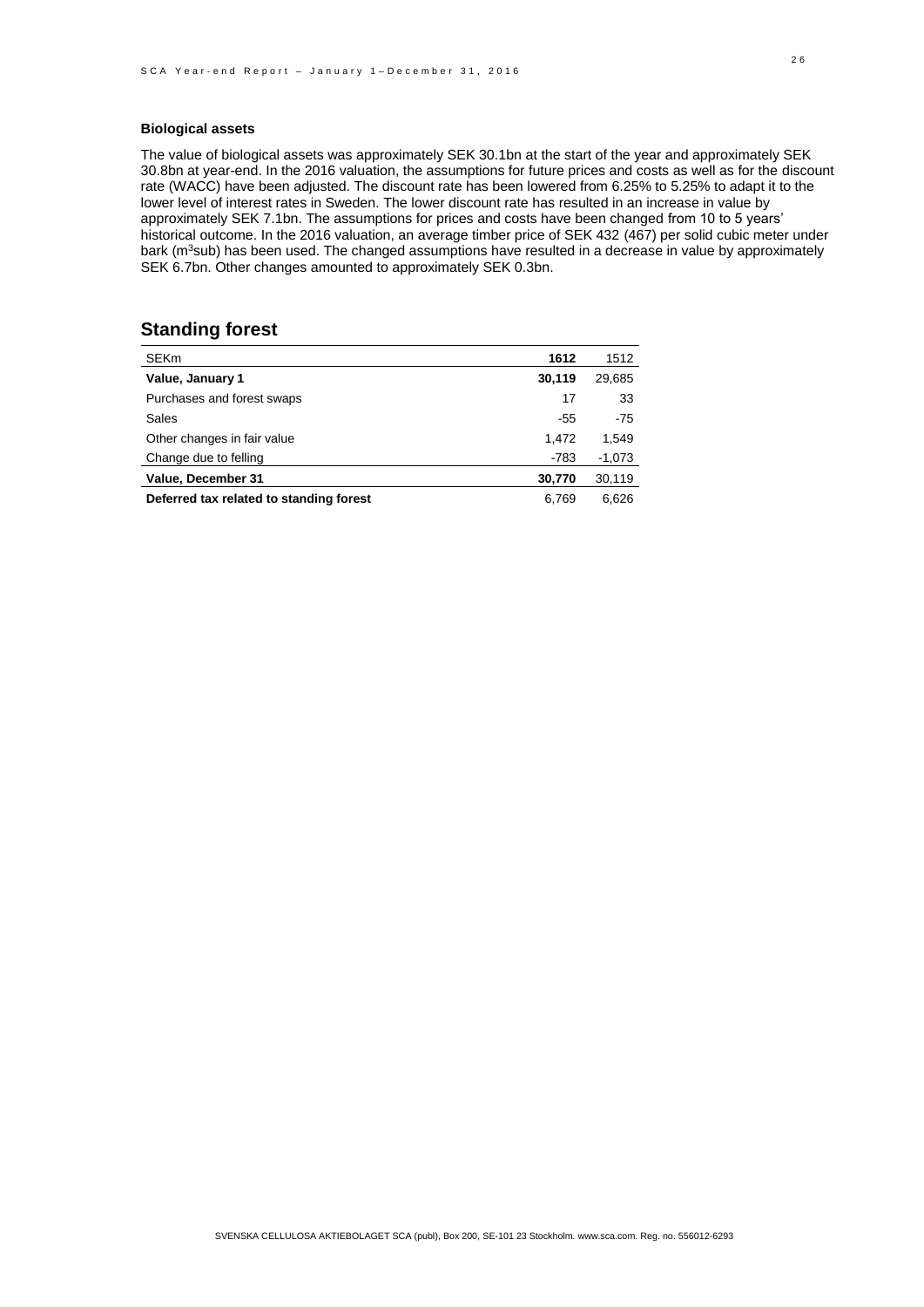## **7 Use of non- International Financial Reporting Standards (IFRS) performance measures**

Guidelines for Alternative Performance Measures (APMs) for companies with securities listed on a regulated market in the EU have been issued by the European Securities and Markets Authority (ESMA). These guidelines are to be applied for APMs used as from July 3, 2016.

Reference is made in the year-end report to a number of non-IFRS performance measures that are used to help investors as well as management analyze the company's operations. Described below are the non-IFRS performance measures that are used as a complement to the financial information that is reported in accordance with IFRS.

| Non-IFRS performance measure  | <b>Description</b>                                                                                                                                                                                                                              | Reason for use of the measure                                                                                                                                                                                          |
|-------------------------------|-------------------------------------------------------------------------------------------------------------------------------------------------------------------------------------------------------------------------------------------------|------------------------------------------------------------------------------------------------------------------------------------------------------------------------------------------------------------------------|
| Organic sales                 | Sales that exclude changes in                                                                                                                                                                                                                   | This measure is of major                                                                                                                                                                                               |
|                               | exchange rate effects, acquisitions<br>and divestments                                                                                                                                                                                          | importance for management in its<br>monitoring of underlying sales<br>driven by changes in volume, price<br>and product mix for comparable<br>units between different periods                                          |
| Gross profit                  | Net sales less the cost of goods<br>sold                                                                                                                                                                                                        | For a manufacturing company,<br>gross profit is an important<br>measure for showing the margin<br>before selling and administrative<br>costs                                                                           |
| Adjusted gross profit         | Net sales less the cost of goods<br>sold excluding items affecting<br>comparability                                                                                                                                                             | Adjusted gross profit is stripped of<br>items affecting comparability and is<br>thus a better measure for showing<br>the company's margins before the<br>effect of costs such as selling and<br>administrative costs   |
| Operating surplus             | Calculated as operating profit<br>before depreciation and<br>amortization of tangible and<br>intangible assets, and share of<br>profits from associates                                                                                         | This measure is a good<br>complement to operating profit, as<br>it shows the cash surplus from<br>operations                                                                                                           |
| Operating profit              | Calculated as operating profit<br>before financial items and taxes                                                                                                                                                                              | Operating profit provides an overall<br>picture of profit generation in the<br>operating activities                                                                                                                    |
| Adjusted operating profit     | Calculated as operating profit<br>before financial items, excluding<br>items affecting comparability                                                                                                                                            | Adjusted operating profit is a key<br>ratio for control of the Group's profit<br>centers and provides a better<br>understanding of earnings<br>performance of the operations than<br>the non-adjusted operating profit |
| Adjusted profit before tax    | Calculated as operating profit<br>before tax, excluding items<br>affecting comparability                                                                                                                                                        | This is a useful measure for<br>showing total profit for the company<br>including financing, but not affected<br>by taxes and items that affect<br>comparability with previous periods                                 |
| Operating cash surplus        | Calculated as profit before tax after<br>adding back depreciation,<br>amortization and impairment of<br>tangible and intangible assets,<br>share of profits in associates, items<br>affecting comparability, and<br>excluding income taxes paid | This measure shows the cash flow<br>generated by profit and is part of<br>the follow-up of cash flow                                                                                                                   |
| Items affecting comparability | Under items affecting<br>comparability, SCA includes costs<br>in connection with acquisitions,<br>restructuring, impairment and other<br>specific events                                                                                        | Separate reporting of items<br>affecting comparability between<br>periods provides a better<br>understanding of the company's<br>operating activities                                                                  |

#### **Description of financial performance measures that are not used in IFRS**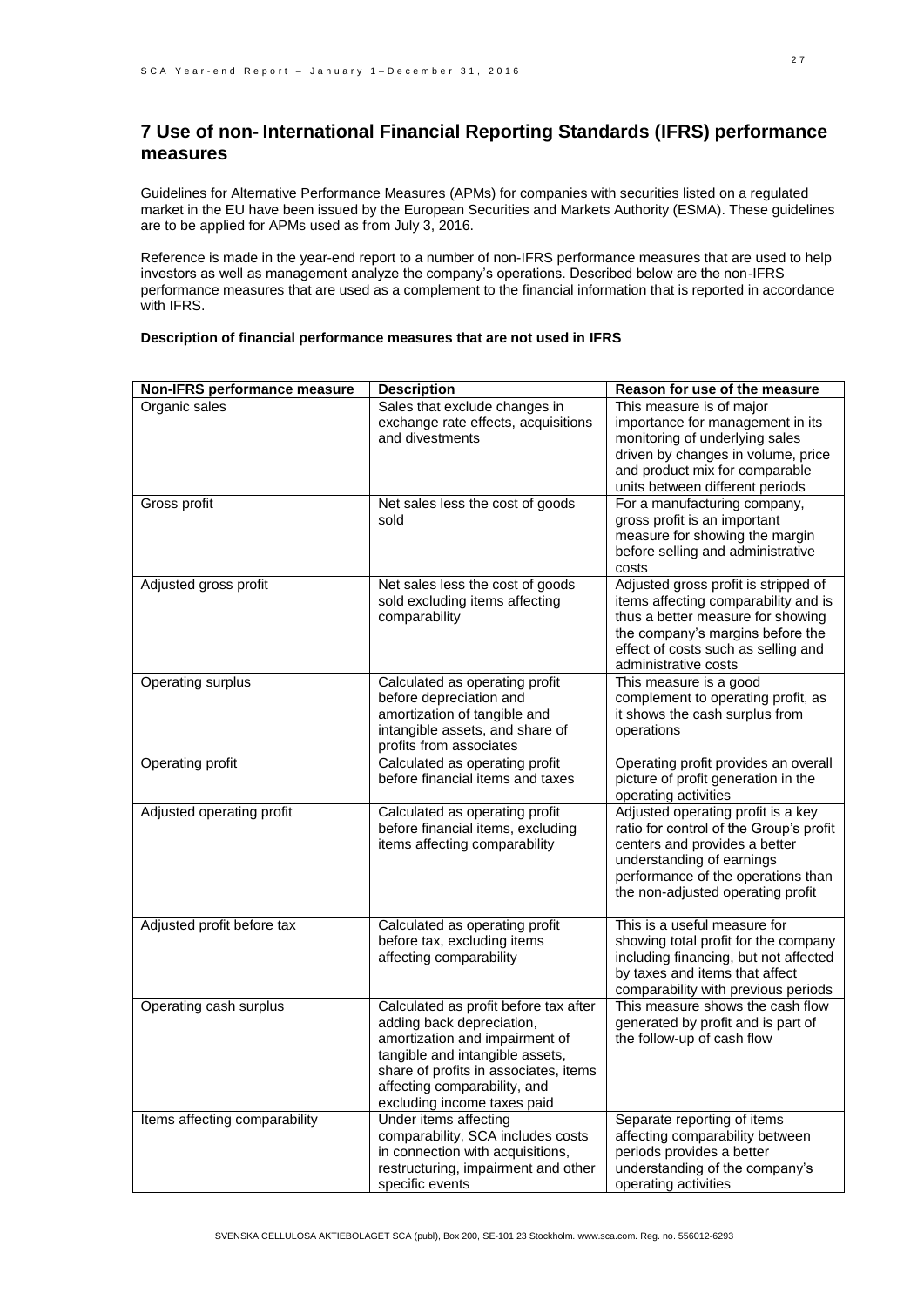| Non-IFRS performance measure                            | <b>Description</b>                                                                                                                                                                                                                               | Reason for use of the measure                                                                                                                                                                                           |
|---------------------------------------------------------|--------------------------------------------------------------------------------------------------------------------------------------------------------------------------------------------------------------------------------------------------|-------------------------------------------------------------------------------------------------------------------------------------------------------------------------------------------------------------------------|
| Operating cash flow                                     | Consists of the sum of the<br>operating cash surplus and change<br>in working capital less current<br>capital expenditures in non-current<br>assets and structural costs                                                                         | This is an important control<br>measure used internally within the<br>organization that shows the<br>combined cash flow from operating<br>activities including all parts that the<br>units have control over themselves |
| Cash flow from current operations                       | Consists of operating cash flow<br>less financial items and income<br>taxes paid, and affected by other<br>financial cash flows                                                                                                                  | This measure can be said to<br>illustrate the cash flow generated<br>by operations and that can<br>potentially be used for strategic<br>initiatives such as strategic capital<br>expenditures or acquisitions           |
| Strategic capital expenditures in<br>non-current assets | Strategic capital expenditures aim<br>to increase the company's future<br>cash flow through investments in<br>expansion of non-current assets or<br>new technologies that enhance the<br>company's competitiveness                               | Shows that size of the capital<br>expenditures that are made in<br>expansion and other growth<br>measures                                                                                                               |
| Current capital expenditures                            | Consist of competitiveness-<br>preserving capital expenditures of<br>a maintenance, efficiency<br>improvement, replacement or<br>environmental character                                                                                         | Shows the size of the capital<br>expenditures required to maintain<br>existing manufacturing capacity                                                                                                                   |
| Adjusted profit for the period                          | Profit for the period after deducting<br>items affecting comparability                                                                                                                                                                           | Shows the period's total earnings<br>capacity                                                                                                                                                                           |
| Operating surplus margin                                | Operating surplus as a percentage<br>of net sales for the year                                                                                                                                                                                   | This measure is a good<br>complement to the operating<br>margin, as it shows the cash<br>surplus in relation to net sales                                                                                               |
| Operating margin                                        | Operating profit as a percentage of<br>net sales for the year                                                                                                                                                                                    | The operating margin is a key<br>measure together with sales growth<br>and capital turnover ratio for<br>monitoring value creation                                                                                      |
| Net margin                                              | Net profit for the year as a<br>percentage of net sales for the year                                                                                                                                                                             | The net margin shows the<br>remaining share of net sales after<br>all of the company's costs have<br>been deducted, apart from income<br>tax                                                                            |
| Capital turnover ratio                                  | Net sales for the year divided by<br>average capital employed                                                                                                                                                                                    | Shows in a clear manner how<br>effectively capital is employed.<br>Together with sales growth and the<br>operating margin, the capital<br>turnover ratio is a key measure for<br>monitoring value creation              |
| Net debt                                                | Consists of the Group's interest-<br>bearing liabilities including pension<br>liabilities and accrued interest, less<br>cash and cash equivalents,<br>interest-bearing current and non-<br>current receivables, and capital<br>investment shares | Net debt is the most relevant<br>measure for showing the<br>company's total debt financing                                                                                                                              |
| Working capital                                         | The Group's and business areas'<br>working capital is calculated as<br>non-current operating receivables<br>less non-current operating liabilities                                                                                               | This measure shows how much<br>working capital that is tied up in the<br>operations and can be put in<br>relation to sales to understand how<br>effectively tied-up working capital is<br>used                          |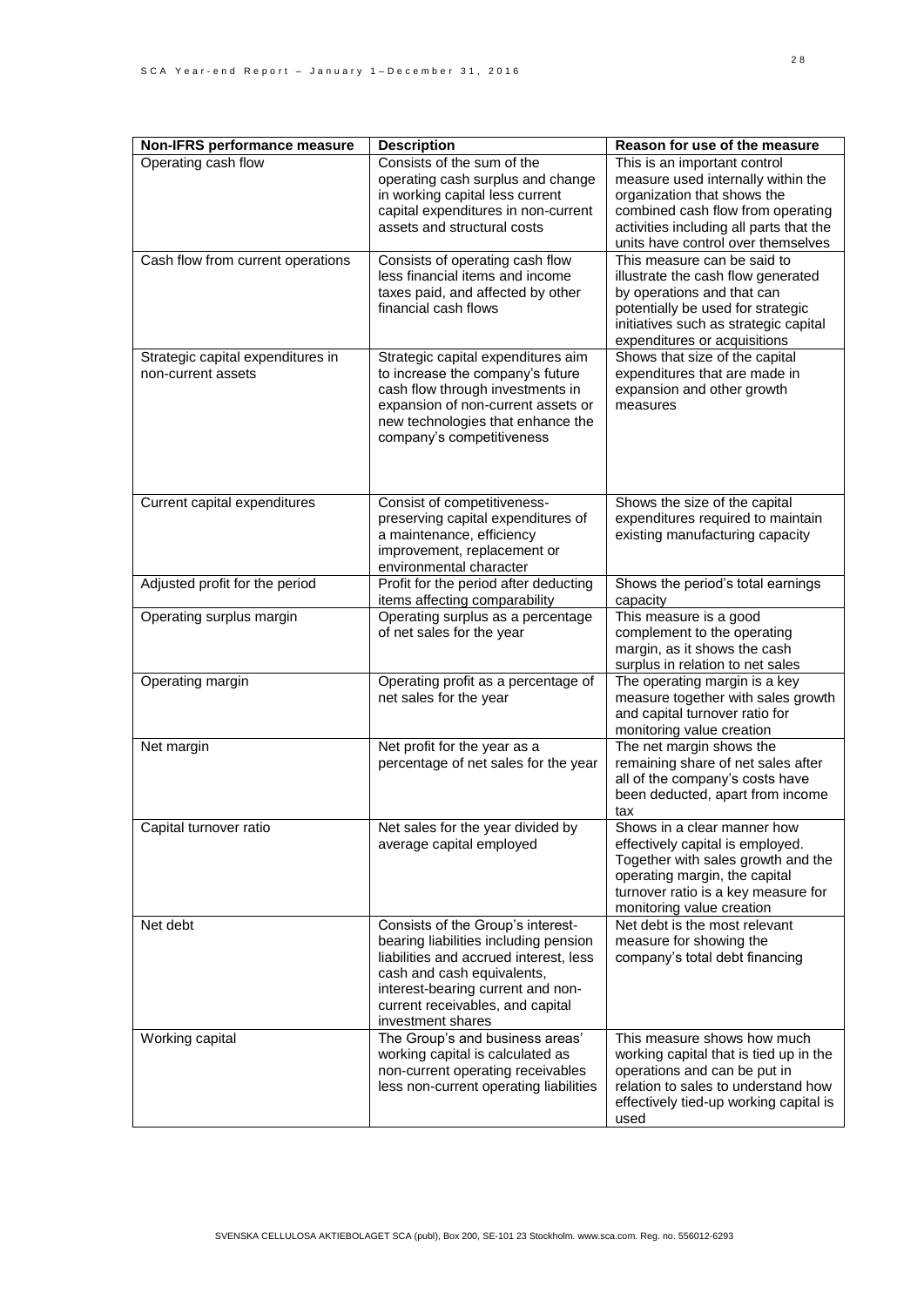| Non-IFRS performance measure         | <b>Description</b>                                                                                                                                                                                                                                                                                                                                                                                                         | Reason for use of the measure                                                                                                                                                                                                               |
|--------------------------------------|----------------------------------------------------------------------------------------------------------------------------------------------------------------------------------------------------------------------------------------------------------------------------------------------------------------------------------------------------------------------------------------------------------------------------|---------------------------------------------------------------------------------------------------------------------------------------------------------------------------------------------------------------------------------------------|
| Capital employed                     | The Group's and business areas'<br>capital employed is calculated as<br>an average of total assets on the<br>balance sheet excluding interest-<br>bearing assets and pension assets,<br>less total liabilities, excluding<br>interest-bearing liabilities and<br>pension liabilities                                                                                                                                       | This measure shows the amount of<br>total capital that is used in the<br>operations and is thus one of the<br>components for measuring the<br>return from operations                                                                        |
| Return on capital employed<br>(ROCE) | The accumulated return on capital<br>employed is calculated as<br>operating profit on a moving 12-<br>month basis as a percentage of an<br>average of capital employed during<br>the last five quarters. The<br>corresponding key ratio for a<br>quarter is calculated as operating<br>profit for the quarter multiplied by<br>four, as a percentage of the<br>average of capital employed during<br>the last two quarters | This is the central ratio for<br>measuring the return on the capital<br>tied up in operations                                                                                                                                               |
| Return on equity                     | For the Group, return on equity is<br>calculated as profit for the year as<br>a percentage of average equity                                                                                                                                                                                                                                                                                                               | Shows from a shareholder<br>perspective the return that is<br>generated on the owners' capital<br>that is invested in the company                                                                                                           |
| Equity/assets ratio                  | Equity excluding minority<br>expressed as a percentage of total<br>assets                                                                                                                                                                                                                                                                                                                                                  | A traditional measure for showing<br>financial risk, expressing the<br>amount of restricted equity that is<br>financed by the owners                                                                                                        |
| Debt/equity ratio                    | Expressed as net debt in relation to<br>equity                                                                                                                                                                                                                                                                                                                                                                             | Helps show financial risk and is the<br>most useful measure for<br>management to monitor the level of<br>the company's indebtedness                                                                                                         |
| Debt repayment capacity              | Expressed as the cash surplus in<br>relation to average net debt                                                                                                                                                                                                                                                                                                                                                           | A financial measure that shows the<br>company's capacity to repay its<br>debt                                                                                                                                                               |
| Restructuring costs                  | Costs for impairment together with<br>personnel costs in connection with<br>restructuring                                                                                                                                                                                                                                                                                                                                  | This measure shows the specific<br>costs that have arisen in<br>connection with restructuring of a<br>specific operation, which<br>contributes to a better<br>understanding of the underlying<br>cost level in the continuing<br>operations |
| Financial net margin                 | Net financial items divided by net<br>sales                                                                                                                                                                                                                                                                                                                                                                                | This measure shows the relation<br>between net financial items and net<br>sales                                                                                                                                                             |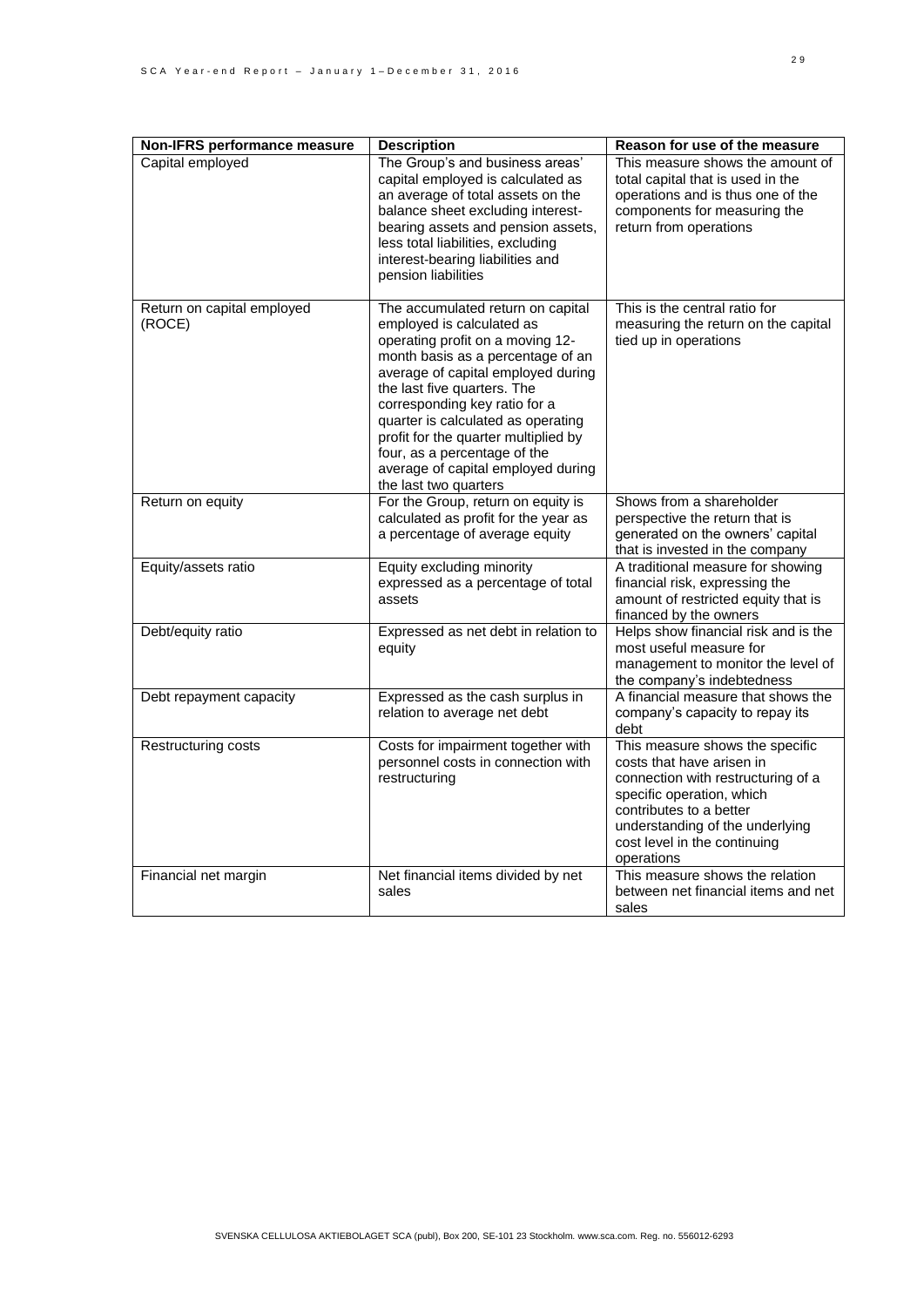### **Calculation of financial performance measures that are not defined in IFRS**

## **Capital employed**

| <b>SEKm</b>                                   | 1612      | 1512    |
|-----------------------------------------------|-----------|---------|
| <b>Total assets</b>                           | 165.748   | 152.372 |
| -Financial receivables                        | -6.958    | -7.220  |
| -Non-current non-interest bearing liabilities | $-13,312$ | -12.235 |
| -Current non-interest bearing liabilities     | $-30.598$ | -27.748 |
| Capital employed                              | 114.880   | 105.169 |

## **Working capital**

| . <u>.</u>                |           |           |
|---------------------------|-----------|-----------|
| <b>SEKm</b>               | 1612      | 1512      |
| Inventories               | 14,347    | 14,661    |
| Accounts receivable       | 17,811    | 16,829    |
| Other current receivable  | 2,898     | 2,831     |
| Accounts payables         | $-15,750$ | $-14,351$ |
| Other current liabilities | $-12,466$ | $-11,580$ |
| Adjustments               | 43        | $-223$    |
| Working capital           | 6,883     | 8.167     |
|                           |           |           |

## **Net debt**

| <b>SEKm</b>                          | 1612   | 1512   |
|--------------------------------------|--------|--------|
| Surplus in funded pension plans      | 1,186  | 371    |
| Non-current financial assets         | 722    | 1,032  |
| Current financial assets             | 568    | 775    |
| Cash and cash equivalents            | 4,482  | 5,042  |
| Financial receivables                | 6,958  | 7,220  |
| Non-current financial liabilities    | 31,360 | 21,475 |
| Provisions for pensions              | 5,602  | 2,771  |
| <b>Current financial liabilities</b> | 5,357  | 12,452 |
| <b>Financial liabilities</b>         | 42,319 | 36,698 |
| Net debt                             | 35.361 | 29.478 |

## **Operating surplus**

| <b>SEKm</b>                                        | 1612   | 1512   | 2016:4 | 2015:4 |
|----------------------------------------------------|--------|--------|--------|--------|
| Operating profit                                   | 11.279 | 10.947 | 2.989  | 4,151  |
| -Share of profits of associates and joint ventures | $-152$ | $-199$ | $-45$  | -56    |
| -Depreciation                                      | 6.258  | 5.961  | 1.637  | 1,443  |
| -Items affecting comparability                     | 2.710  | 2.067  | 696    | $-697$ |
| -Depreciation in Items affecting comparability     | -80    | 0      | -9     |        |
| Operating surplus                                  | 20.015 | 18.776 | 5.268  | 4.841  |

# **Capital employed**

| <b>SEKm</b>            | 2016:4  | 2016:3  | 2016:2   | 2016:1  | 2015:4  |
|------------------------|---------|---------|----------|---------|---------|
| Personal Care          | 13.665  | 12.680  | 13.577   | 13.904  | 13.149  |
| Tissue                 | 61.335  | 62.018  | 61.905   | 60.905  | 55.054  |
| <b>Forest Products</b> | 40.109  | 39.532  | 38.232   | 37.832  | 37.216  |
| Other                  | $-229$  | 370     | $-1.060$ | -41     | $-250$  |
| Total capital employed | 114.880 | 114.600 | 112.654  | 112.600 | 105.169 |